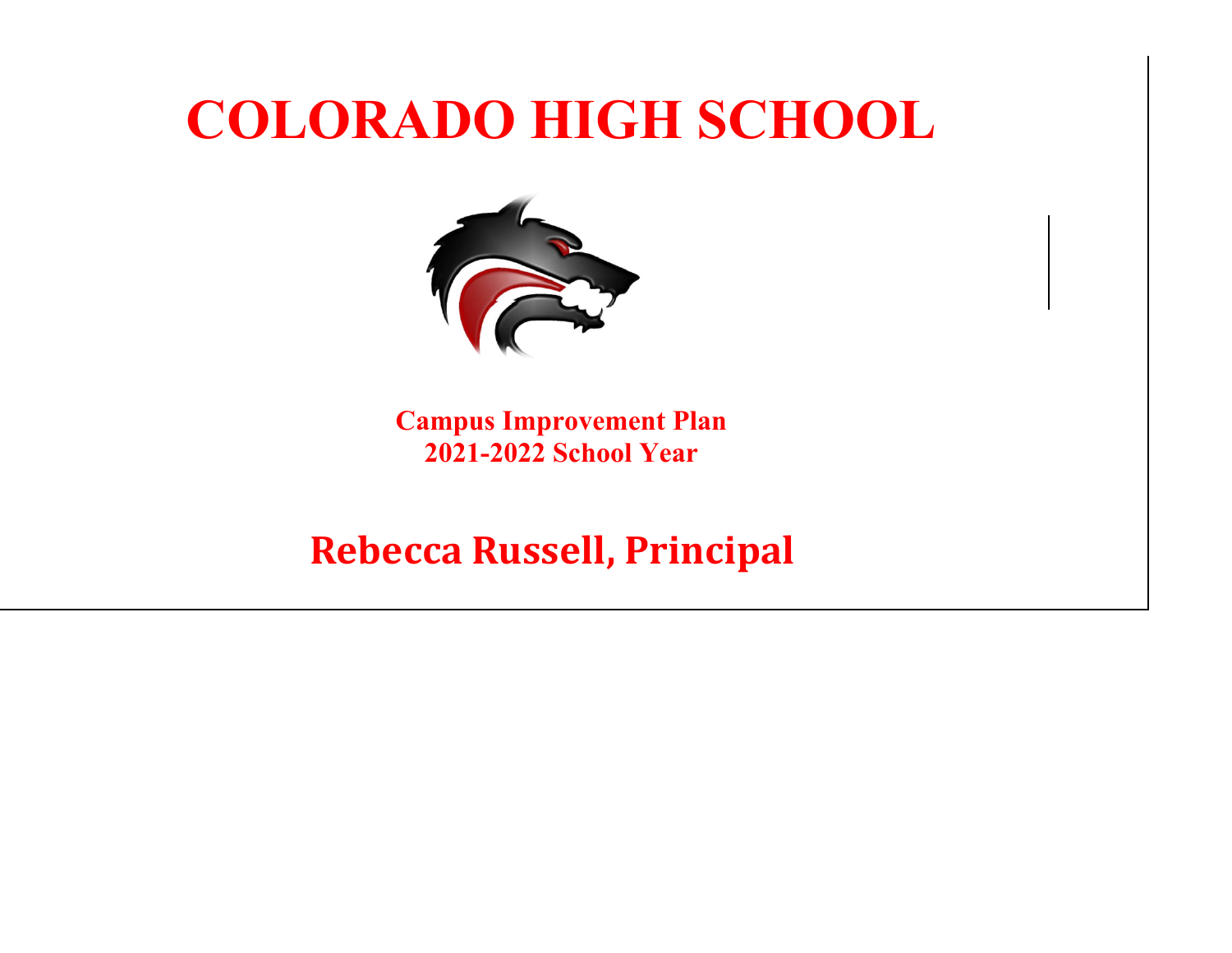## **Campus Improvement Plan Mission Statement**

The mission of the staff at Colorado High School is to prepare our students for personal and academic success. We will provide a safe, supportive environment conducive to learning, a progressive curriculum to ensure high student achievement, and varied activities and organizations to provide multiple venues for success.

The campus is committed to the belief that all children can learn and must be provided the opportunity to master the basic skills, develop thinking and problem-solving skills, and realize their potential.

As education is a lifelong process, the campus seeks to orient its educational opportunities toward preparing students to meet the complex situations they face as adults, both as individuals and as citizens in a democracy.

| <b>Committee Members</b>      |                                                                                   |  |  |  |  |  |  |
|-------------------------------|-----------------------------------------------------------------------------------|--|--|--|--|--|--|
| Chairperson:                  | Rebecca Russell                                                                   |  |  |  |  |  |  |
| <b>Staff Representatives:</b> | Kaci Griffith (Counselor); LeaAnn Hudson (Language Arts); William Quinn (Math);   |  |  |  |  |  |  |
|                               | Cherrie Pie Zafra (Science); Ann Bazany (Social Studies); Ed Wilson (Special Ed); |  |  |  |  |  |  |
|                               | Jennifer Morris (Ag); Tia Atkinson (FCS); Dan Gainey (Athletics); Sam Hale (Band) |  |  |  |  |  |  |
|                               |                                                                                   |  |  |  |  |  |  |
|                               |                                                                                   |  |  |  |  |  |  |

District Representative: Denise Farmer, Assistant Superintendent

# Campus Needs Assessment

The following data sources were used for the CAN:

2020 EOC data, 2019 TAPR, 20120-2021 Attendance Reports, and PEIMS reports.

CHS Strengths:

CHS received an "A" rating in the A-F Accountability system.

CHS has installed safety equipment, including a "Detection System" at the entrance to the building, and has increased safety drills.

All CHS students are issued a technology device, such as laptop.

Strong parental involvement in extra-curricular activities and events.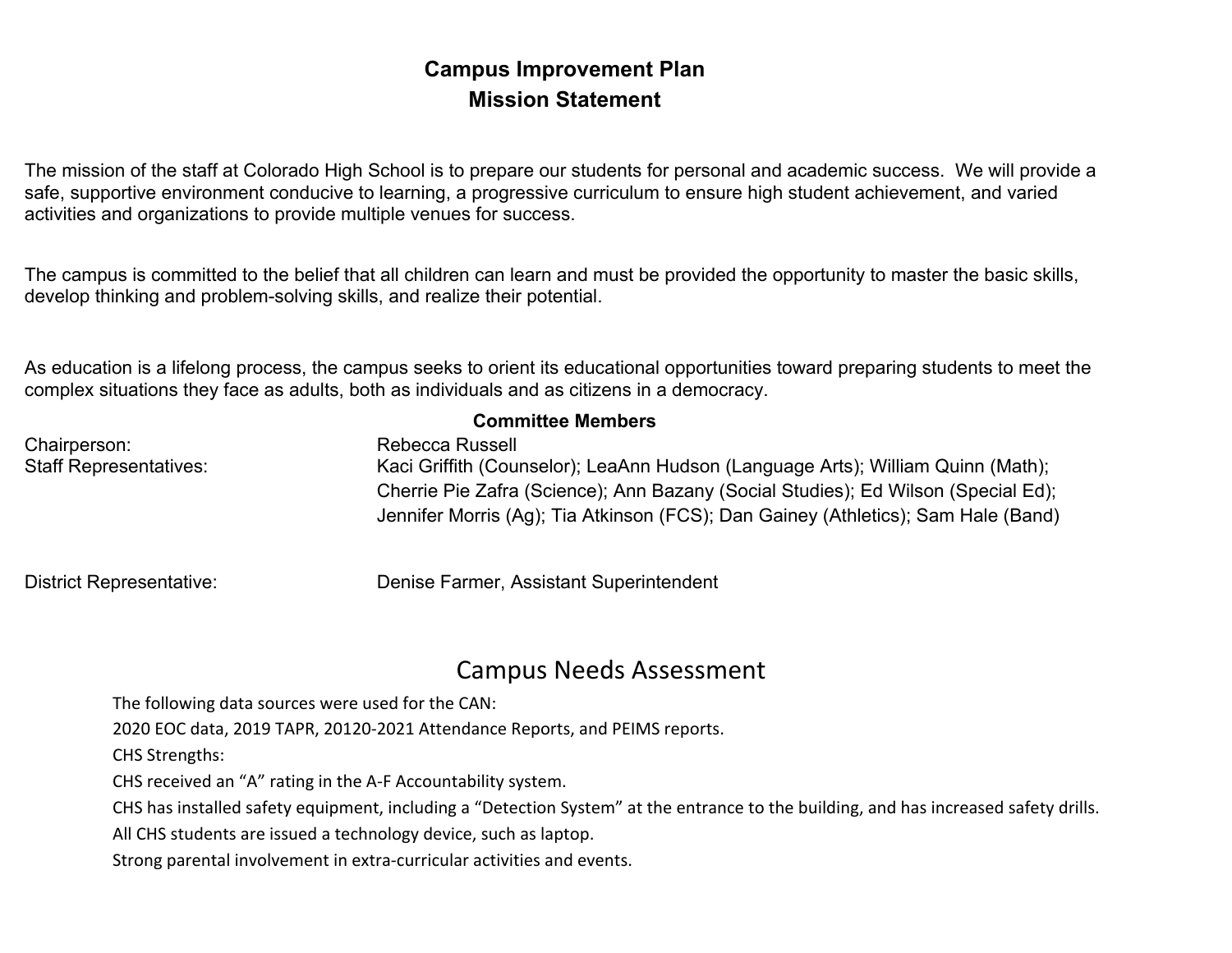CHS areas of need:

Improve grade level performance of the EOC tests in ELA and Math, for all students, Hispanics, and continuously enrolled categories.

Continue to implement procedures for safety and security of facility.

On-going technology training of staff, to maintain updated technology knowledge and usage in the classroom daily.

Increase parental involvement in student academics.

# **CAMPUS IMPROVEMENT PLAN**

**Goal 1:** To have all parents become full partners with educators in the education of their children.

**Goal 2:** Students will be encouraged and challenged to meet their full educational potential.

**Goal 3:** Through enhanced drop-out prevention efforts, all students will remain in school until they obtain a high school diploma. (ESEA Performance Goal 5) (ESC 2,4,5,6,7)

**Goal 4:** A well balanced and appropriate curriculum will be provided to all students. Students will be taught language arts, mathematics, science, social studies, fine arts, physical education, and technological literacy. Emphasis will be on developing critical thinking skills, problem solving strategies, and lifelong skills to continue learning. (ESC 2,3,6)

**Goal 5:** Qualified and highly effective personnel will be recruited, developed, and retained.

**Goal 6:** Students will demonstrate exemplary performance in comparison to national and international standards.

**Goal 7**: School campuses will maintain a safe and disciplined environment conducive to student learning

**Goal 8:** Educators will keep abreast of the development of creative and innovative techniques in instruction and administration using those techniques as appropriate to improve student learning.

**Goal 9:** Technology will be implemented and used to increase the effectiveness of student learning, instructional management, staff development, and administration.

**Goal 10:** Campuses will maintain a 95% attendance rate for all students and each student group.

**Goal 11:** Character and Citizenship Education will continue in grades 9-12 and appropriate programs will be provided for all students demonstrating need in suicide prevention, conflict resolution, violence prevention and/or discipline management.

**Goal 12:** Age-appropriate career education will be provided to all students.

Each school year, the principal of each school campus, with the assistance of the campus-level committee, must develop, review and revise the campus improvement plan. The purpose of this plan is to improve student performance on the state's academic excellence indicators for all student populations, as well as improve performance on any other performance measures for special needs populations. The campus improvement plan must be supportive of the objectives of the district improvement plan and must, at a minimum, support the state goals and objectives for education.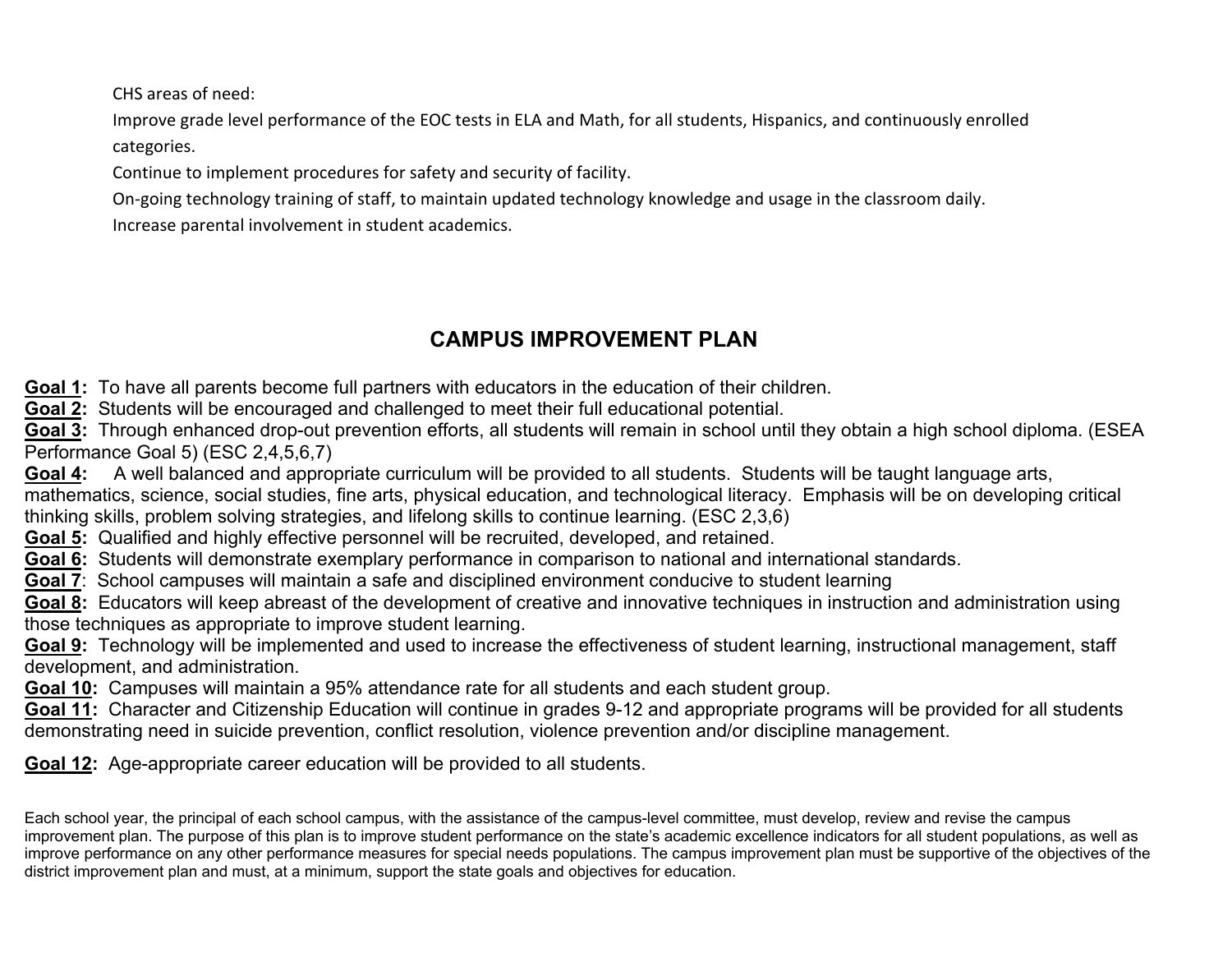In addressing the needs of students at risk of dropping out of school, the district and/or campus improvement plan, as appropriate, must include the following:

- Assess the academic achievement for each special student population in the school using the TAPR and other assessment instruments.
- Set campus performance objectives based on the Academic Excellence Indicator System and other assessment instruments, including objectives for the special needs populations.
- Identify how the campus goals will be met for each student.
- Resources needed to implement identified strategies, including:
	- 1. Supplemental personnel attributed to state compensatory education and accelerated instruction.
	- 2. Supplemental direct costs attributed to state compensatory education.
- Identify staff needed to implement the plan.
- Timelines for monitoring strategies.
- Set timelines for reaching the goals.
- Establish measurable performance objectives and measure progress toward the performance periodically to ensure that the plan is resulting in academic improvement.
- Formative and summative evaluation criteria.

Additionally, the campus-level committee must approve the portions of the campus plan that address campus staff development needs.

The Texas Education Code requires each school district to have a district and campus improvement plan. The state compensatory education program must be described in the campus improvement if the state compensatory education program is implemented district-wide.

Law requires the district/campus improvement plan is the primary record supporting expenditures attributed to the state compensatory education program.

In determining the appropriate accelerated, intensive compensatory programs and/or services, districts must use student performance data from the STAAR and other appropriate assessment instruments and achievement tests administered under Subchapter B, Chapter 39 of the Texas Education Code. The district must design the state compensatory education program based on the identified needs of students at risk of dropping out of school.

State compensatory education resources must be redirected when evaluations indicate that programs and/or services are unsuccessful in producing desired results for students at risk of dropping out of school.

Many districts utilize their regional education service centers to assist in the development of their campus and/or district improvement plans. ESCs provide technical assistance to school districts and can provide a wealth of information on best practices and model programs.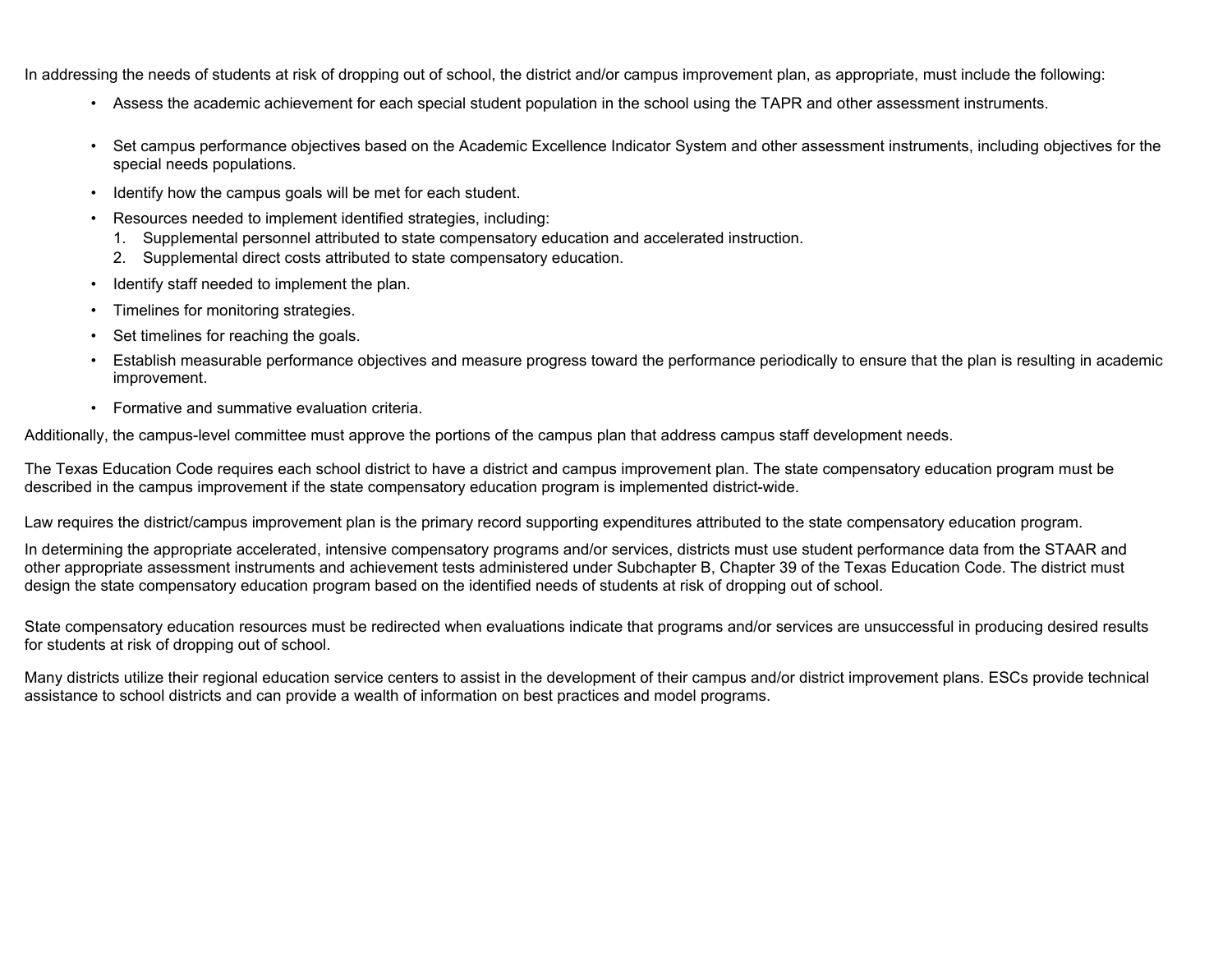**Goal 1:** To have all parents become full partners with educators in the education of their children.

**Objective:** Emphasis will be on strengthening communication and parent/community involvement. (ESC 7)

| <b>Implementation: Reform</b><br>Methodologies, Strategies,<br>and Activities                                                                                                                                         | <b>Timeline</b> | Person(s)<br><b>Responsible</b>                                                | Resources/<br><b>Allocation</b>                                                                                      | <b>Formative</b><br><b>Evaluation</b>                                                   | SWC  | <b>Expected</b><br><b>Outcomes</b>                                                         | <b>Summative</b><br><b>Evaluation</b>                          |
|-----------------------------------------------------------------------------------------------------------------------------------------------------------------------------------------------------------------------|-----------------|--------------------------------------------------------------------------------|----------------------------------------------------------------------------------------------------------------------|-----------------------------------------------------------------------------------------|------|--------------------------------------------------------------------------------------------|----------------------------------------------------------------|
| Grade Level: 9-12                                                                                                                                                                                                     |                 |                                                                                |                                                                                                                      |                                                                                         |      |                                                                                            |                                                                |
| 1.1: Strengthen communication<br>with the community and parents<br>through phone calls, Skyward, e-<br>mail, social media, websites for the<br>district and campus, parent-teacher<br>conferences, local news sources | Aug-May         | Principal,<br>Counselor,<br>Teachers.<br>Campus<br>Communication<br>Specialist | Teachers,<br>Secretaries.<br>Tech.<br>Specialist,<br>Computers,<br>Phone System,<br>Skyward, Paper<br>- Local Budget | conference schedules.<br>sign-in sheets, parent<br>feedback, regular<br>website updates | 6    | Increased parental<br>participation                                                        | parent participation                                           |
| 1.2: Maintain copies of District<br>Improvement Plan, TAPR, released<br>STAAR results and other parent<br>resources on the campus and<br>publicize available resources.                                               | Aug-Jan         | Principal,<br>Counselor                                                        | Secretaries,<br>Copies/Local<br><b>Budget</b>                                                                        |                                                                                         | 6    | Increased<br>awareness of school<br>policies and<br>programs, improved<br>parenting skills | User check-in and<br>community input                           |
| 1.3: Actively pursue parent and<br>community input on the campus<br>level. (CIC, CTE Advisory, Health<br>Advisory, GT, ESL, Special<br>Education)                                                                     | Aug-May         | Principal                                                                      | None                                                                                                                 | 4 times a year/Minutes<br>of meetings                                                   | 6    | Increased parent<br>input                                                                  | Minutes of advisory<br>meetings                                |
| 1.4: Actively encourage parents<br>and community members to<br>participate in both academic and<br>non-academic activities, and to<br>volunteer in schools.                                                           | Aug-May         | Principal,<br>teachers                                                         | Rooms, Parent<br>Involvement<br>Materials,<br>Publicity/Local<br><b>Budget</b>                                       | <b>Campus Review</b><br>Yearly<br><b>District Review</b>                                | 6    | Increased parent<br>participation                                                          | Yearly report of<br>number of<br>opportunities for<br>parents, |
| 1.5: Provide parent education and<br>support with special attention given<br>to parents of ESL, migrant, and<br>special needs students.                                                                               | Aug-May         | Principal,<br>Counselor,<br><b>ESL Teacher.</b><br>Sp. Ed.<br>Teachers         | Parent<br>Involvement,<br>Parent Training<br>Materials,<br>Refreshments<br>for<br>Meetings/Local<br><b>Budget</b>    | Each semester/Number<br>of participants.<br>participant feedback                        | 6,10 | Increased parent<br>involvement                                                            | Parent survey,<br>record of contacts.<br>sign-in sheets        |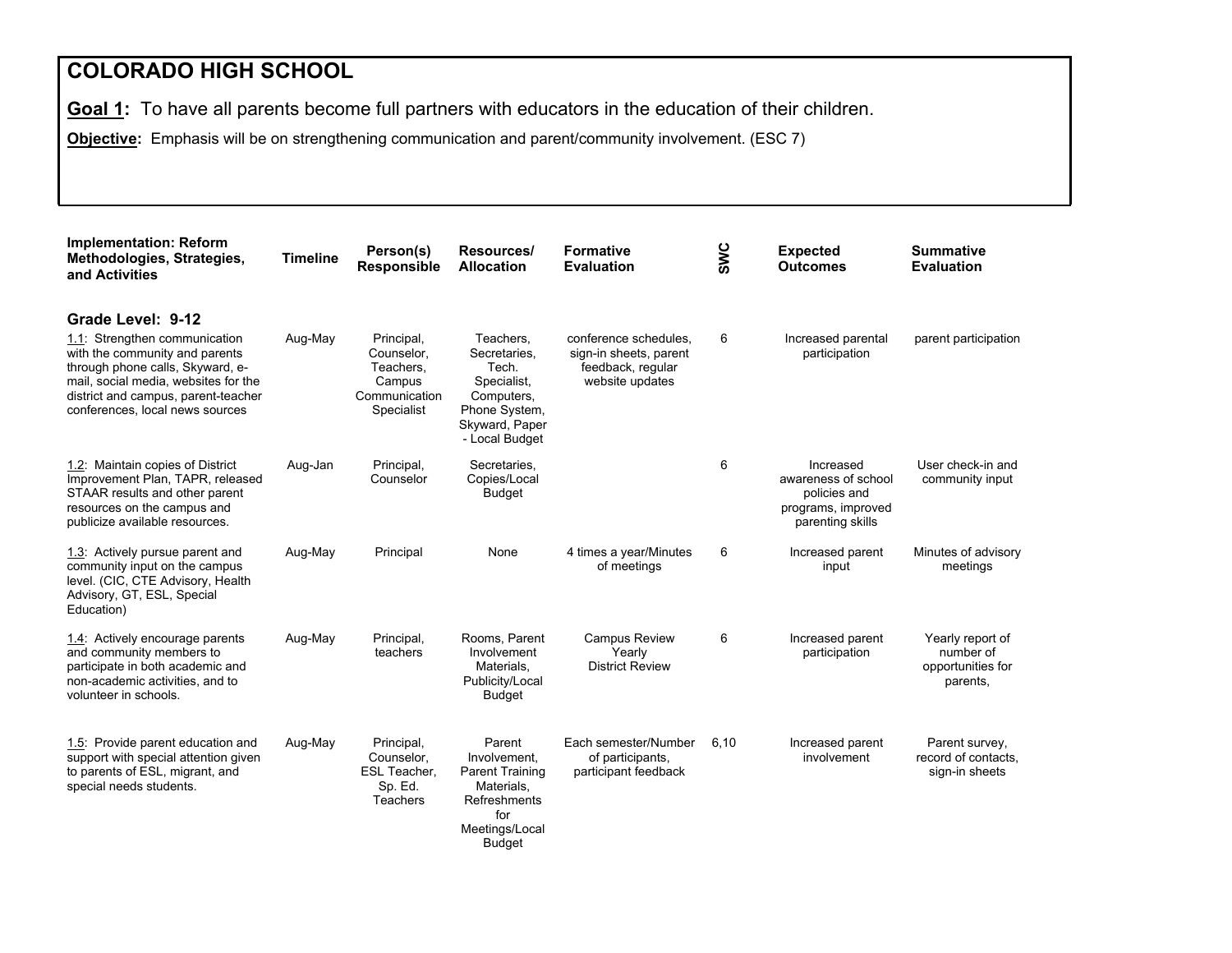| 1.6: Coordinate activities and<br>functions with the other campuses.                                                                                                                                                               | Aug-May          | Principal,<br>Secretary              | Fundraisers,<br><b>Facilities</b> | Yearly                                                                                                   | 6   | Increased parent<br>participation                                                                                                                           | Membership<br>numbers, sign-in<br>sheets                                     |
|------------------------------------------------------------------------------------------------------------------------------------------------------------------------------------------------------------------------------------|------------------|--------------------------------------|-----------------------------------|----------------------------------------------------------------------------------------------------------|-----|-------------------------------------------------------------------------------------------------------------------------------------------------------------|------------------------------------------------------------------------------|
| 1.7: Include the Student-Parent-<br>Staff compact in the student<br>handbooks.                                                                                                                                                     | Aug-Sept         | Principal                            | None                              | Annually/Documents<br>returned, comments<br>from students and<br>parents, level of parent<br>involvement | 6   | Increased parent<br>involvement.<br>increased student<br>achievement                                                                                        | Number of parent<br>contacts, student<br>achievements,<br>discipline reports |
| 1.8: Inform and involve parents of<br>eighth grade students and high<br>school students in scheduling and<br>degree/career planning, including<br>information about TEXAS Grant,<br>Teach for Texas, and other<br>scholarship/aid. | Aug-May          | Counselor,<br>Principal              | Perkins,                          | Annually/Documents<br>returned, comments<br>from students and<br>parents; level of parent<br>involvement | 6,7 | Increased student<br>preparation of<br>college or career,<br>increased number of<br>graduates under<br>recommended and<br>distinguished<br>graduation plans | Scholarships<br>obtained, report of<br>graduates and<br>follow-up            |
| 1.9: Keep parents informed of<br>student progress. Activities will<br>include: (1) Distribution of 3-week<br>progress reports and 6 weeks<br>report cards. (2) Send benchmark<br>reports home after exams are<br>given.            | Aug-May          | Principal,<br><b>Teachers</b>        | Local Budget                      | Progress reports,<br>report cards.<br>benchmarks                                                         | 6   | Increase academic<br>progress and parent<br>communication                                                                                                   | Academic progress<br>reflected in report<br>cards and<br>benchmark reports   |
| 1.10: Conduct orientation meeting<br>for incoming 9th graders and their<br>parents. Counselors conduct one<br>on one meeting with each student<br>and their parents or guardians to<br>discuss their child's career<br>pathway.    | March-<br>April  | Principal,<br>Teachers,<br>Counselor | Perkins, Local<br><b>Budget</b>   | Orientation schedule,<br>choice sheets                                                                   | 6,7 | Student/parent<br>awareness of<br>policies, procedures,<br>services, and course<br>offerings                                                                | Handbook<br>acknowledgement<br>forms, counselor's<br>log, choice sheets      |
| 1.11: Provide career and college<br>prep information for all students.                                                                                                                                                             | On-going         | Counselor                            | Perkins, Local                    | Schedule of meeting                                                                                      | 7   | Help students<br>establish career and<br>educational goals.                                                                                                 | Counselor sign-in<br>sheets                                                  |
| 1.12: Provide a detailed syllabus at<br>the beginning of each semester for<br>all courses outlining class<br>requirements, teacher expectations<br>for student work and achievement,<br>and the grading policy.                    | Aug. and<br>Jan. | Teachers                             | Local                             | Keep parents informed<br>on course offerings                                                             | 6   | Keep parents<br>informed and<br>updated                                                                                                                     | Copies of syllabus                                                           |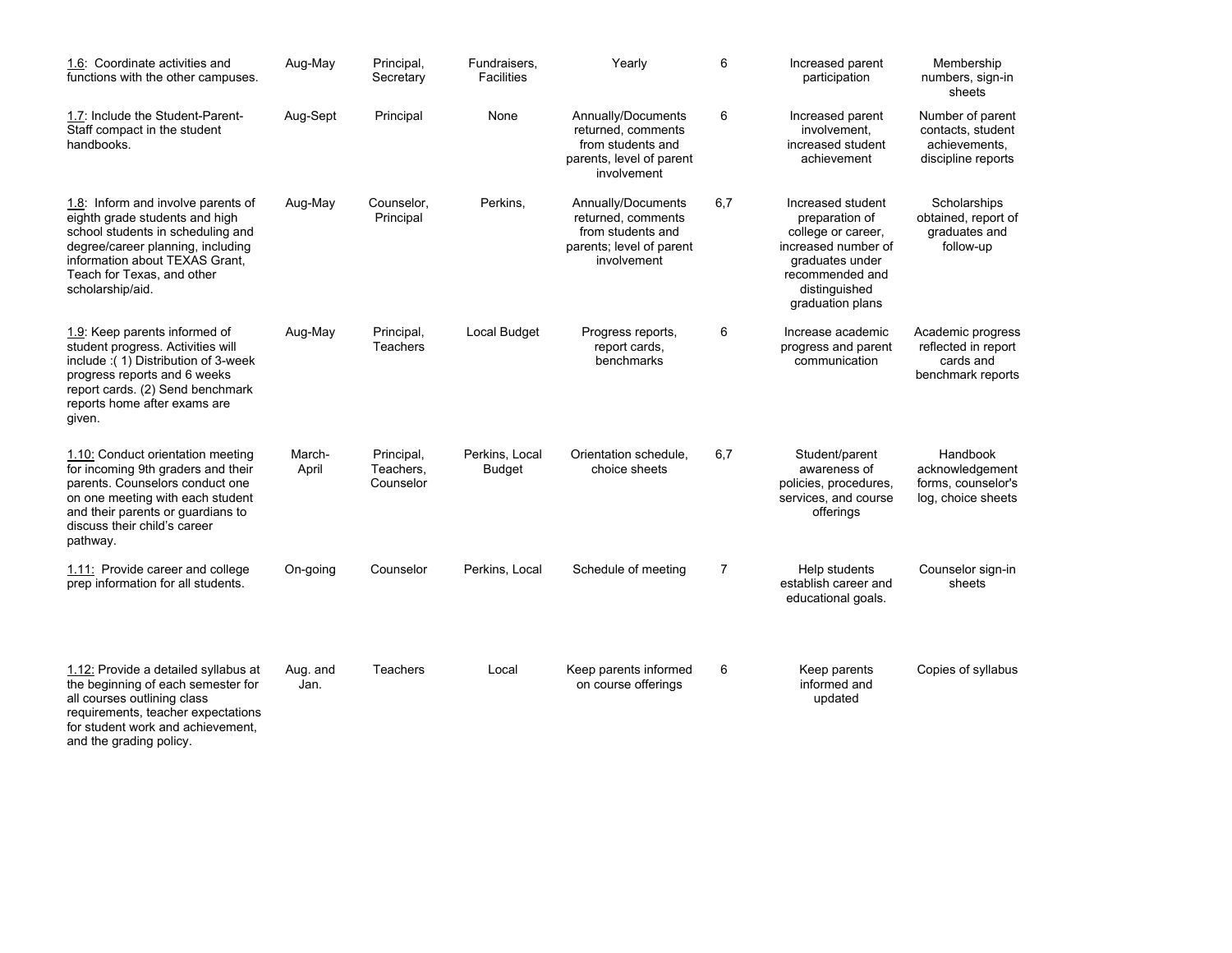**Goal 2:** Students will be encouraged and challenged to meet their full educational potential.

**Objective: (**See attached needs assessment/performance objectives). (ESC 4 and 5)

| Implementation:<br><b>Reform Methodologies,</b><br>Strategies, and<br><b>Activities</b>                                                                                        | <b>Timeline</b> | Person(s)<br><b>Responsible</b>                        | Resources/<br><b>Allocation</b>         | <b>Formative</b><br><b>Evaluation</b>                                                          | SWC            | <b>Expected</b><br><b>Outcomes</b>                                                                   | <b>Summative</b><br><b>Evaluation</b>                                                                           |
|--------------------------------------------------------------------------------------------------------------------------------------------------------------------------------|-----------------|--------------------------------------------------------|-----------------------------------------|------------------------------------------------------------------------------------------------|----------------|------------------------------------------------------------------------------------------------------|-----------------------------------------------------------------------------------------------------------------|
| Grade Level: 9-12<br>2.1: Assure placement of all<br>special needs' students in the<br>least restrictive environment.                                                          | Aug-May         | Principal,<br>Diagnostician,<br>Counselor,<br>Teachers | Special<br>Education/Local<br>Funds     | Each grading<br>period/assessment<br>results, IEP review                                       |                | Increased<br>achievement                                                                             | Passing rates,<br>standardized<br>tests                                                                         |
| 2.2: Provide additional help for<br>special education students and<br>at-risk students through<br>resource and inclusion<br>(teachers and aides).                              | Aug-May         | Special Program<br>Teachers,<br>Principal              | Special<br>Education/Local<br>Funds     | Each grading<br>period/Benchmark<br>results, IEP review                                        | 2              | Increased<br>achievement in<br>least restrictive<br>environment                                      | EOC scores,<br>assessment<br>results, grades,<br><b>IEP</b> review                                              |
| 2.3: Implement/refine<br>Accelerated Instruction & GT<br>strategies for all students.                                                                                          | Aug-May         | Principal,<br>Counselor                                | Local Funds,<br>Title I                 | Each grading<br>period/Grades and<br>assessment scores                                         | 2              | Increased<br>achievement                                                                             | STAAR scores,<br>benchmark<br>results, record<br>of class credit                                                |
| 2.4: Provide extended year<br>service for remediation or<br>acceleration for special<br>education and regular<br>education students if<br>necessary. Conduct Summer<br>School. | June-July       | Principal, High<br>School<br>Counselor,<br>Teachers    | Local Funds.<br><b>ESL Funds, Title</b> | Each grading<br>period/report card,<br>benchmark<br>assessments.<br>student comments           | $\overline{c}$ | Increased<br>achievement                                                                             | Standardized<br>test scores.<br>retention rate.<br>benchmark<br>results, student<br>feedback                    |
| 2.5: Provide tutoring for<br>students needing academic<br>help and support: tutorials,<br>EOC classes/tutorials                                                                | Aug-May         | Counselor/At-<br><b>Risk Coordinator</b>               | Local Budget,<br>Title 1                | Each grading<br>period/report card,<br>benchmark<br>assessments.<br>student comments           | 2,9            | Increased<br>achievement.<br>lower failure rate                                                      | Standardized<br>test scores.<br>retention rate.<br>student and<br>parental<br>feedback,<br>benchmark<br>results |
| 2.6: Increase the use of<br>manipulative, graphing<br>calculators, and hands-on<br>activities in math and science<br>classes.                                                  | Aug-May         | Principal,<br>Teachers                                 | Local Funds,<br>Title I                 | Bi-annually/grades,<br>test scores, number<br>of staff trained, list of<br>materials purchased |                | Increased<br>achievement in<br>math and science<br>classes, students<br>prepared for<br><b>STAAR</b> | Report cards,<br>EOC scores                                                                                     |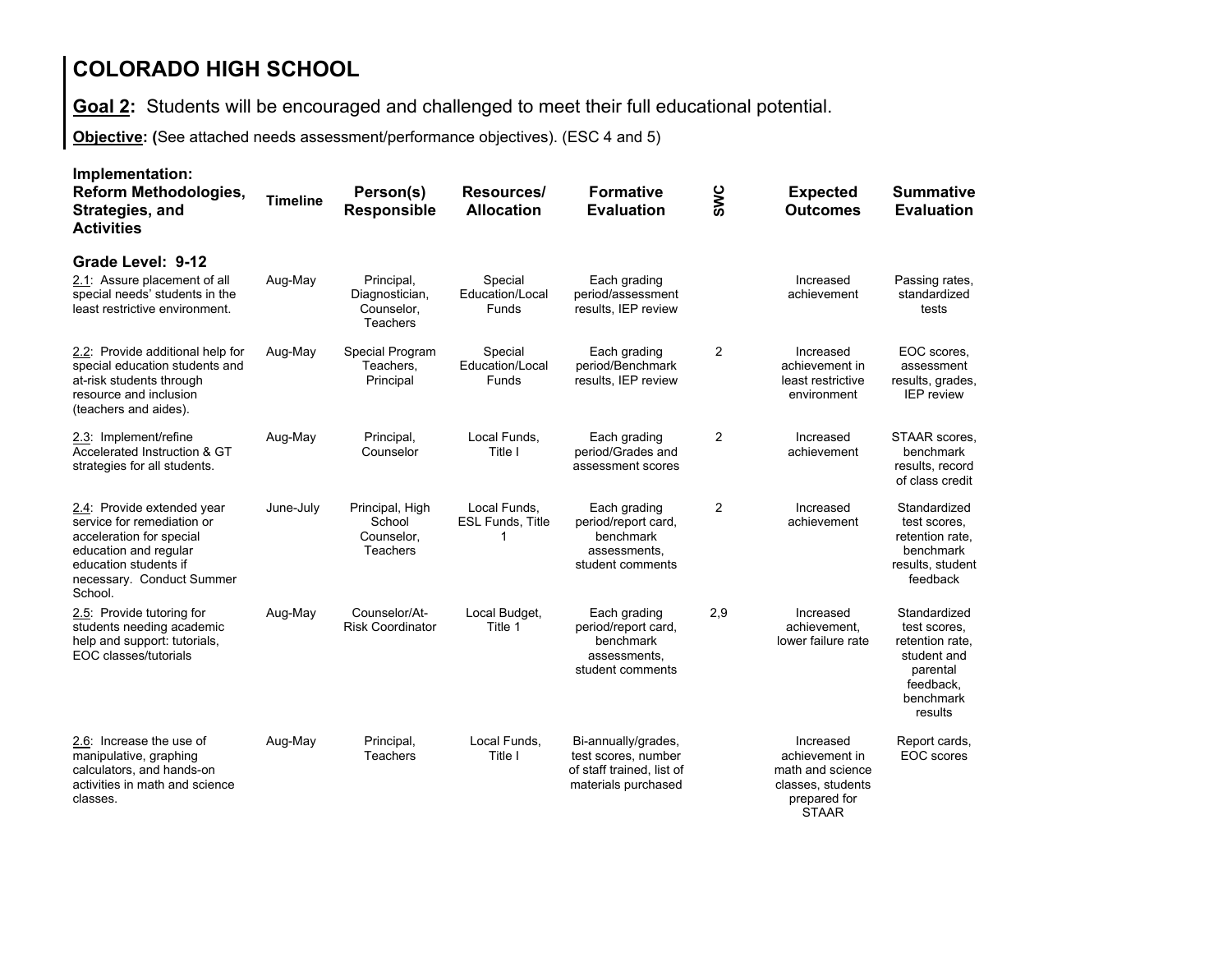| 2.7: Review the identification<br>procedures for GT, ESL and At-<br>Risk students, especially those<br>from low SES and minority<br>populations, and provide GT<br>training and updates to all<br>teachers. | Aug-May  | Principals,<br>Counselors                                                                      | <b>Local Staff</b><br>Development<br>Budget, GT<br><b>Budget</b>     | Each grading<br>period/grades, test<br>scores, number of<br>staff trained                  |                | Increased<br>services for GT<br>students/better<br>subgroup<br>representation | Enrollment in<br>honors classes.<br>classes for ESL<br>and G/T<br>Students, list of<br>identified<br>students |
|-------------------------------------------------------------------------------------------------------------------------------------------------------------------------------------------------------------|----------|------------------------------------------------------------------------------------------------|----------------------------------------------------------------------|--------------------------------------------------------------------------------------------|----------------|-------------------------------------------------------------------------------|---------------------------------------------------------------------------------------------------------------|
| 2.8: Review GT / ESL<br>programs & update and revise<br>the handbooks.                                                                                                                                      | Oct-Dec  | <b>GT Coordinator</b><br>and ESL<br>Coordinator                                                | None needed                                                          | Annually/Teacher-<br>Parent feedback,<br>compare with state<br>plan                        |                | Increased<br>services for GT<br>and ESL<br>students/Student<br>achievement    | Student<br>achievement on<br>grades, EOC<br>Exams                                                             |
| 2.9: Identify At-Risk students,<br>according to state guidelines<br>and provide research-based,<br>accelerated instruction.                                                                                 | Sept-May | Counselors                                                                                     | SCE and local<br>budget                                              | Each grading period                                                                        | 2,9            | Increase student<br>achievement,<br>lower dropout<br>rate                     | Report cards,<br>standardized<br>tests, dropout<br>rates, credit<br>accrual                                   |
| 2.10: Provide career,<br>vocational and job-related<br>training for both special<br>education and regular<br>education.                                                                                     | Aug-May  | <b>Special Education</b><br>Director,<br>Principal,<br>Vocational<br>Coordinator,<br>Counselor | Local Funds.<br><b>State Career</b><br>Tech Funds,<br><b>Perkins</b> | Each grading<br>period/Number in<br>classes, class work<br>and job evaluations             |                | <b>Students</b><br>appropriately<br>prepared for<br>workforce                 | Grades, credits<br>earned,<br>employer &<br>teacher<br>evaluations                                            |
| 2.11: Identify students meeting<br>the definition of homeless and<br>provide needed support in<br>conjunction with ESC14.                                                                                   | Aug-July | Homeless Liaison                                                                               | Local and state<br>funds, Title I                                    | Each<br>semester/Grade,<br>teacher-nurse<br>feedback, supplies<br>and services<br>provided |                | Student<br>achievement                                                        | Grades, tests,<br>student-teacher<br>evaluations                                                              |
| 2.12: Implement campus-to-<br>campus transitional plans and<br>procedures for all special<br>needs' students to ensure the<br>efficient flow of information<br>needed for program planning.                 | Aug-May  | Principal, Special<br>Programs Staff,<br>Diagnostician                                         | Local, Sp. Ed                                                        | Each<br>semester/Student<br>progress                                                       | $\overline{7}$ | Increased<br>achievement                                                      | Teacher<br>feedback,<br>student<br>achievement                                                                |
| 2.13: Provide additional WTC<br>and TSTC classes and dual<br>credit courses to our students<br>both academically and<br>occupationally.                                                                     | Aug-May  | Principal,<br>Counselor                                                                        | Perkins                                                              | Continuous                                                                                 |                | Increase in the<br>number of<br>offerings                                     | Annual<br>agreements                                                                                          |
| 2.14: Continue monitoring the<br>appropriate assessments/data<br>to track student progress:<br>TAPR, EOC Tests, ASVAB,<br>TSI, PSAT, SAT, ACT, IEP's                                                        | Aug-June | Teachers,<br>Principal,<br>Counselor                                                           | Local, Perkins,                                                      | Continuous                                                                                 | 8              | Teacher<br>information<br>sharing                                             | Disaggregating<br>of data                                                                                     |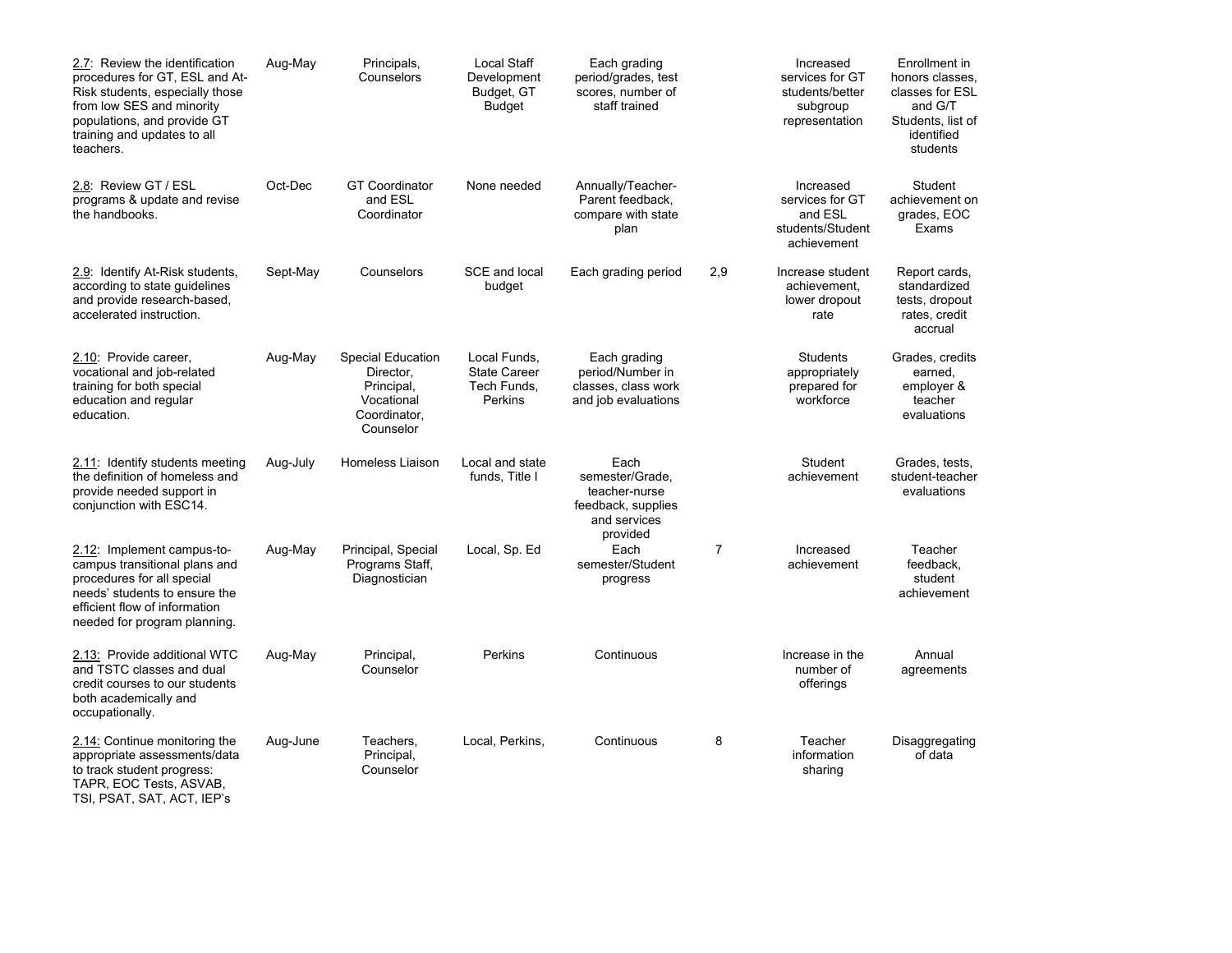| 2.15: Continue growth of UIL<br>participation by increasing<br>student recognition and placing<br>emphasis on academic<br>excellence     | Aug-Oct | Principals, UIL<br>Director, UIL<br>Academic<br>Coaches | Local Funds                   | November                                                       | Increased<br>participation                                                 | UIL<br>Participation<br>Records                                       |
|------------------------------------------------------------------------------------------------------------------------------------------|---------|---------------------------------------------------------|-------------------------------|----------------------------------------------------------------|----------------------------------------------------------------------------|-----------------------------------------------------------------------|
| 2.16: Continue<br>Career/Technology Programs:<br>Family & Consumer Science,<br>Agriculture, BIM, Automotive<br>Tech. Health Care Science | Aug-May | Vocational<br>Teachers.<br>Counselor                    | <b>CATE Funds.</b><br>Perkins | Continuous                                                     | Increase student<br>participation in<br>career /<br>technology<br>programs | Lesson Plans.<br>Student<br>Records,<br>Special<br>Program<br>Records |
| 2.17: Ensure compliance with<br>requirements of Title IX (gender<br>equity).                                                             | Aug-May | Principal, Athletic.<br>Director                        | Local Funds                   | Title IX Non-<br>Discriminatory<br>Notice and School<br>Policy | Continued<br>compliance with<br>Title IX                                   | Board Policy,<br>Meetings and<br>agendas                              |

**Goal 3:** Through enhanced drop-out prevention efforts, all students will remain in school until they obtain a high school diploma. (ESEA Performance Goal 5) (ESC 2,4,5,6,7) **Objective**: Maintain dropout rate at below 1% for all student groups.

| Implementation:<br><b>Reform</b><br>Methodologies,<br>Strategies, and<br><b>Activities</b>                                                                                                                                                                   | <b>Timeline</b> | Person(s)<br><b>Responsible</b>             | Resources/<br><b>Allocation</b> | <b>Formative</b><br><b>Evaluation</b> | SWC            | <b>Expected</b><br><b>Outcomes</b>                     | <b>Summative</b><br><b>Evaluation</b>                                 |
|--------------------------------------------------------------------------------------------------------------------------------------------------------------------------------------------------------------------------------------------------------------|-----------------|---------------------------------------------|---------------------------------|---------------------------------------|----------------|--------------------------------------------------------|-----------------------------------------------------------------------|
| Grade Level: 9-12<br>3.1: CHS will aggressively<br>track non-attending<br>students. Activities will<br>include: (1) Daily attendance<br>checks (by period), (2) Mail<br>letters home (3) Phone<br>calls/conferences, (4) Court<br>action taken if necessary. | Aug-May         | Principal,<br>Attendance Clerk<br>teachers  | <b>Local Funds</b>              | On-<br>going/attendance               |                | Increased<br>attendance<br>and<br>achievement          | PEIMS drop-<br>out data and<br>attendance                             |
| 3.2: Extended day and/or<br>year programs will be<br>offered for Special<br>Education, Migrant, LEP,<br>and regular education<br>students.                                                                                                                   | On-going        | Principal,<br>Counselor,<br><b>Teachers</b> | Local Funds<br>and SCE<br>Funds | <b>Promotion Rate</b>                 | $\overline{2}$ | Increased<br>achievement<br>and lower<br>drop-out rate | PEIMS, grade<br>reports, state<br>testing results,<br>credit recovery |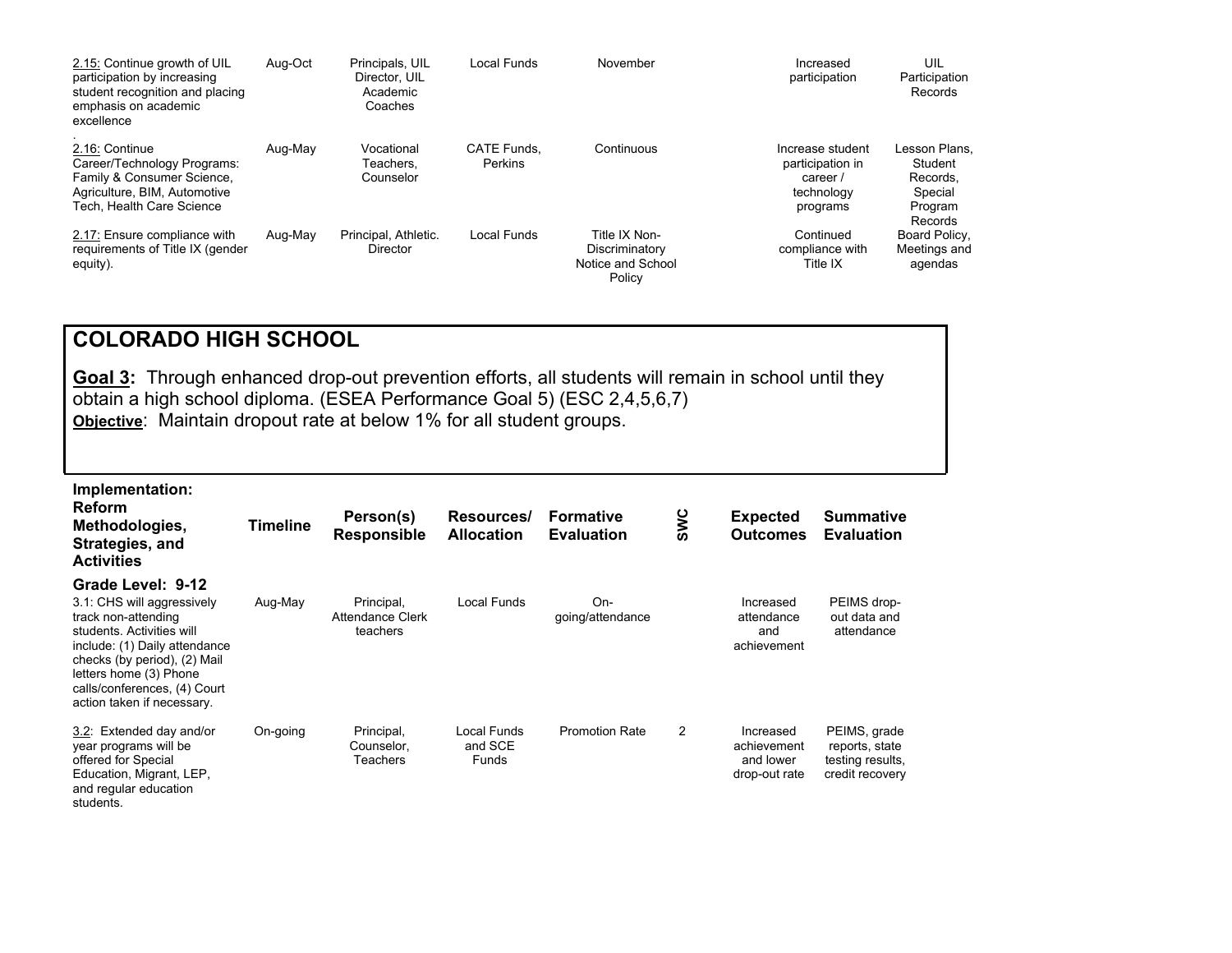| 3.3: Provide a drug and<br>alcohol prevention program,<br>character education and<br>social skills program.<br>Continue to participate in<br>Red Ribbon week and its<br>activities. | On-going | Counselor,<br>Teachers,<br>Principal          | SDFS Funds,<br>Local Funds<br><b>FCS</b> | Monthly/Program<br>choices.<br>participation rates                           |                | Decrease in<br>number of<br>students<br>involved with<br>tobacco,<br>alcohol and<br>drugs | <b>Discipline</b><br>records, SDFS<br>performance<br>evaluation,                                       |
|-------------------------------------------------------------------------------------------------------------------------------------------------------------------------------------|----------|-----------------------------------------------|------------------------------------------|------------------------------------------------------------------------------|----------------|-------------------------------------------------------------------------------------------|--------------------------------------------------------------------------------------------------------|
| 3.4: Provide after school,<br>and/ or summer school for<br>students with excessive<br>absences.                                                                                     | Aug-May  | Principal,<br><b>Teachers</b>                 | Local Funds,<br>Title 1                  | Grading<br>periods/Sign-in<br>sheets                                         | $\overline{c}$ | Reduction in<br>drop-out due<br>to attendance                                             | Drop-out<br>numbers.<br>absentee<br>report                                                             |
| 3.5: Provide numerous<br>opportunities and encourage<br>participation in a wide range<br>of co-curricular and extra-<br>curricular activities.                                      | Aug-May  | Principal,<br>Sponsors                        | <b>Local Funds</b>                       | Record of<br>participation                                                   |                | Increased<br>motivation to<br>stay in school                                              | Graduation<br>rate, percent<br>involvement                                                             |
| 3.6: Provide alternative<br>settings and arrangements<br>such as Wallace High<br>School and DAEP.                                                                                   | Aug-May  | Principal,<br>Counselor, DAEP<br>Coordinator  | <b>Local Funds</b>                       | Yearly/Credits<br>earned, log of lab<br>use                                  |                | Reduce drop-<br>out rate                                                                  | Report cards,<br>class credit,<br>log of lab use                                                       |
| 3.7: Investigate and<br>implement new<br>career/technology courses<br>to motivate students.<br>Welding, CAD and Auto<br>Mechanics college classes<br>held at TSTC.                  | Aug-May  | Principal,<br>Counselor,<br>Grant coordinator | CTE Funds,<br>Local Funds,<br>Perkins    | Grading<br>periods/Enrollment<br>figures                                     |                | Lower drop-<br>out increased<br>relevancy,<br>increased<br>motivation                     | Numbers of<br>successfully<br>completing<br>courses                                                    |
| 3.8: Provide career<br>awareness training in<br>grades 9-12 and aid<br>students in career planning<br>through presentations to<br>classes by<br>parent's/community<br>members.      | On-going | Counselor,<br>Principal,<br>Teachers,         | Local Funds,<br>CATE, Perkins            | On-going/Number<br>of activities and<br>participation rates,<br>lesson plans | 7              | Lower drop-<br>out increased<br>relevancy,<br>increased<br>motivation                     | <b>Numbers</b><br>successfully<br>completing<br>courses.<br>numbers<br>pursuing<br>higher<br>education |
| 3.9: Provide needed<br>interventions for students to<br>be successful with EOC<br>testing such as: EOC<br>tutorial, computer<br>assistance, small group<br>instruction.             | On-going | Principal,<br>Teachers,<br>Counselor          | Local Funds.<br>Title I                  | Interventions<br>provided, students<br>participating in<br>activities        | 2,9            | Increased<br>achievement,<br>lower drop-<br>out rate                                      | PEIMS data,<br><b>STAAR</b><br>results, % of<br>students that<br>graduate<br>within four<br>years      |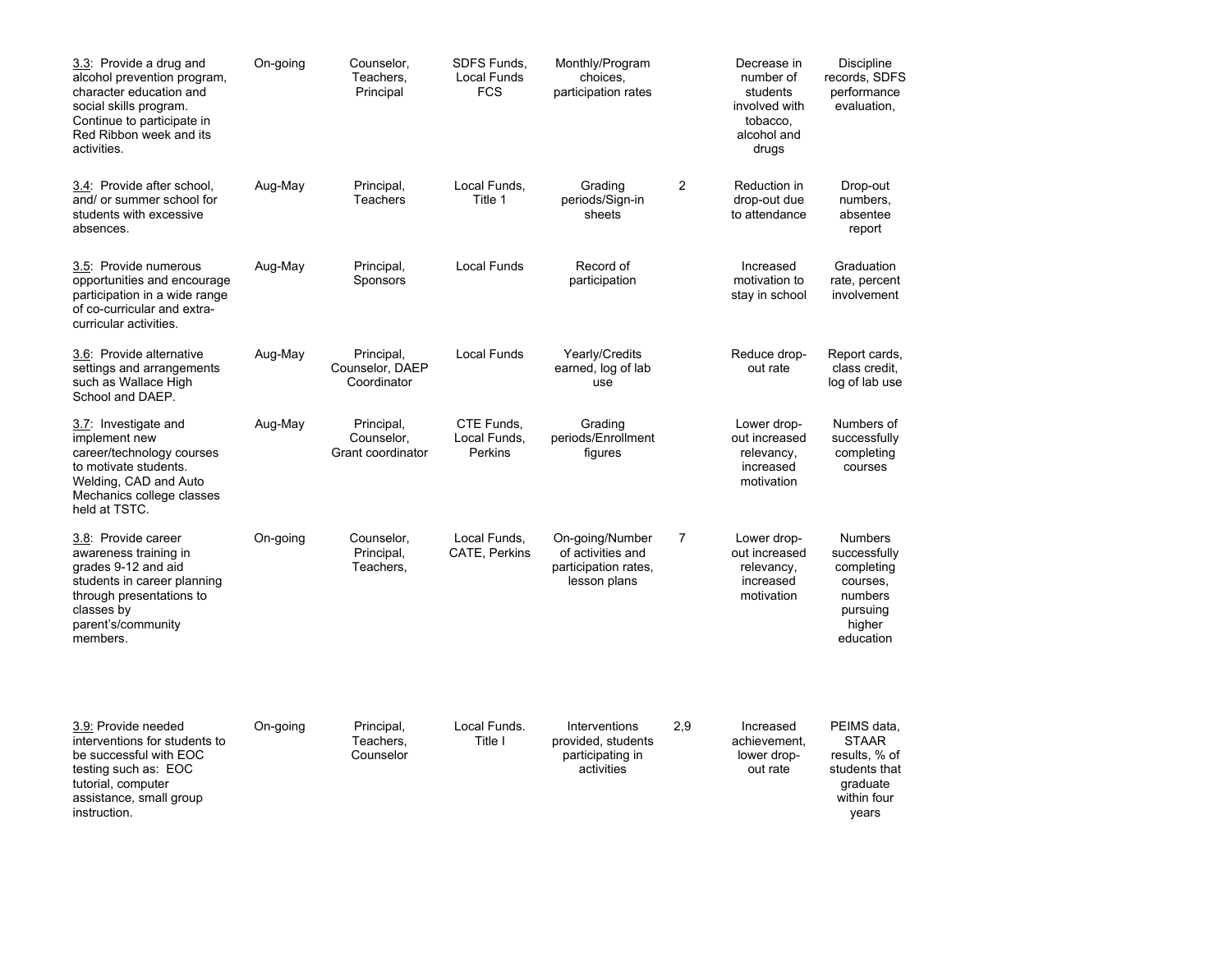| 3.10: Conduct academic and<br>discipline conferences with<br>parents and students when<br>concerns arise. | Aug-May | Principal,<br>Геасһers.<br>Counselor | None | Yearly / number of<br>parent<br>conferences, all<br>stakeholder input |  | Increased<br>academic<br>and behavior<br>improvement | List of parents<br>participating,<br>number of<br>conferences<br>conducted |  |
|-----------------------------------------------------------------------------------------------------------|---------|--------------------------------------|------|-----------------------------------------------------------------------|--|------------------------------------------------------|----------------------------------------------------------------------------|--|
|-----------------------------------------------------------------------------------------------------------|---------|--------------------------------------|------|-----------------------------------------------------------------------|--|------------------------------------------------------|----------------------------------------------------------------------------|--|

**Goal 4:** A well balanced and appropriate curriculum will be provided to all students. Students will be taught language arts, mathematics, science, social studies, fine arts, physical education, and technological literacy. Emphasis will be on developing critical thinking skills, problem solving strategies, and lifelong skills to continue learning. (ESC 2,3,6)

**Objective: (**See attached needs assessment/performance objectives).

| <b>Implementation: Reform</b><br>Methodologies,<br>Strategies, and<br><b>Activities</b>                                                                 | <b>Timeline</b> | Person(s)<br><b>Responsible</b>                                        | Resources/<br><b>Allocation</b>                        | <b>Formative</b><br><b>Evaluation</b>                                                                     | SWC | <b>Expected</b><br><b>Outcomes</b>                                          | <b>Summative</b><br><b>Evaluation</b> |
|---------------------------------------------------------------------------------------------------------------------------------------------------------|-----------------|------------------------------------------------------------------------|--------------------------------------------------------|-----------------------------------------------------------------------------------------------------------|-----|-----------------------------------------------------------------------------|---------------------------------------|
| Grade Level: 9-12                                                                                                                                       |                 |                                                                        |                                                        |                                                                                                           |     |                                                                             |                                       |
| 4.1: Continue the<br>implementation of assessment<br>alignment in all core subjects.                                                                    | Jan-May         | Principal,<br>Teachers                                                 | Local Funds                                            | Yearly assessments                                                                                        |     | Increased<br>achievement<br>in core<br>subjects                             | Grades,<br>assessment<br>documents    |
| 4.2: Continue to evaluate<br>course offerings and sequences<br>in science, social studies, math,<br>language arts and electives for<br>EOC preparation. | Aug-May         | Principal,<br>Teachers                                                 | <b>Local Funds</b>                                     | Yearly/Course<br>schedules                                                                                |     | Increased<br>achievement                                                    | <b>Test scores</b>                    |
| 4.3: Expand vocational<br>education courses, including job<br>training for special education as<br>well as regular education<br>students.               | Aug-May         | Vocational<br>Teachers.<br>Principal, Special<br>Education<br>Teachers | Perkins.<br>Special<br>Education,<br><b>CATE Funds</b> | Each<br>semester/Enrollment<br>in classes, job<br>coach's reports.<br>student-teacher-<br>parent feedback |     | Increased<br>skills in<br>vocational<br>areas                               | Grades and<br>credits earned          |
| 4.4: Integrate technology into all<br>curriculum areas with<br>laptops/chrome books for each<br>student                                                 | Aug-May         | Principals,<br>Technology<br>Director,<br><b>Teachers</b>              | <b>CATE Funds</b><br>Perkins Grant<br>Title 1          | Each<br>semester/Lesson<br>plans                                                                          | 2   | Increased<br>proficiency<br>with<br>technology,<br>increased<br>achievement | Projects,<br>grades,<br>feedback      |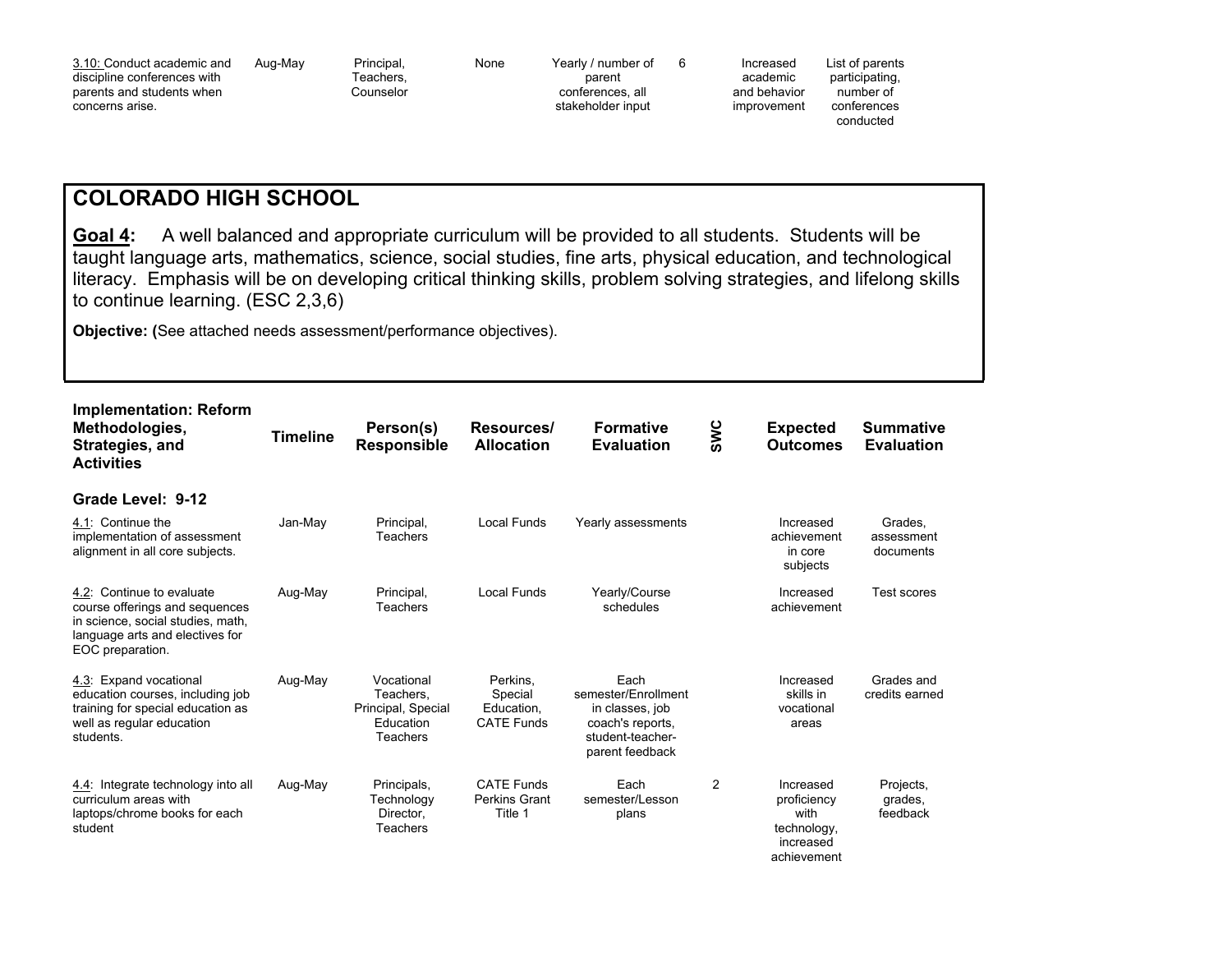| 4.5: Provide homework help and<br>extended day tutorials for all<br>students. | Sept-May | Principals.<br>Teachers | SCE Funds.<br>Local Funds.<br>Perkins, Title 1 | Weekly grade review                                                                                             | 2.9 | Increase<br>student<br>achievement | Current year<br>state<br>assessment<br>data, report<br>card grades,<br>and credits<br>earned. |  |
|-------------------------------------------------------------------------------|----------|-------------------------|------------------------------------------------|-----------------------------------------------------------------------------------------------------------------|-----|------------------------------------|-----------------------------------------------------------------------------------------------|--|
| <b>COLORADO HIGH SCHOOL</b>                                                   |          |                         |                                                |                                                                                                                 |     |                                    |                                                                                               |  |
|                                                                               | -- -     |                         | .                                              | the contract of the contract of the contract of the contract of the contract of the contract of the contract of |     |                                    |                                                                                               |  |

**Goal 5:** Qualified and highly effective personnel will be recruited, developed, and retained.

**Objective:** By the end of the 2017 – 2018, assure that all students will be taught by highly qualified teachers. (ESEA Performance Goal 3)

| Implementation:<br><b>Reform</b><br>Methodologies,<br>Strategies, and<br><b>Activities</b><br>Grade Level: 9-12                                                                                                                                 | <b>Timeline</b> | Person(s)<br><b>Responsible</b>                              | Resources/<br><b>Allocation</b>            | <b>Formative</b><br><b>Evaluation</b>                                                | SWC | <b>Expected</b><br><b>Outcomes</b>                                         | <b>Summative</b><br><b>Evaluation</b>                             |
|-------------------------------------------------------------------------------------------------------------------------------------------------------------------------------------------------------------------------------------------------|-----------------|--------------------------------------------------------------|--------------------------------------------|--------------------------------------------------------------------------------------|-----|----------------------------------------------------------------------------|-------------------------------------------------------------------|
| 5.1: Utilize the use of the<br>Web Site, ESC 14 and TASA<br>to locate highly qualified<br>teacher applications and<br>attend job fairs.                                                                                                         | Aug-July        | Superintendent,<br>Principal                                 | Local Funds                                | As needed/Number<br>of teachers hired.<br>teacher evaluations -<br><b>PSC Report</b> | 3   | All courses<br>taught highly<br>qualified teachers                         | Number of<br>teachers highly<br>qualified                         |
| 5.2: Provide mentors and<br>induction training to all staff<br>members new to the<br>campus.                                                                                                                                                    | Aug-May         | Asst. Super.,<br>Principal                                   | Local Funds,<br><b>TXBESS</b><br>materials | Monthly/Mentor<br>assigned training<br>schedule                                      | 5   | Quality<br>Instruction                                                     | Grade reports.<br>teacher<br>evaluation.<br>retention rate        |
| 5.3: Provide support and<br>training for<br>paraprofessionals, as<br>appropriate. (SIOP, TSBI,<br>CPR, and training specific to<br>assignment)                                                                                                  | Aug-July        | Principal, Special<br>Education<br>Director.<br><b>Nurse</b> | <b>Local Funds</b>                         | Annually/number of<br>paraprofessionals<br>trained                                   |     | Increased<br>number of<br>paraprofessionals<br>who are highly<br>qualified | Documentation of<br>paraprofessionals<br>training<br>certificates |
| 5.4: Provide opportunities<br>and encourage teachers and<br>principals to seek additional<br>training in meeting the needs<br>of special populations<br>including GT, ESL, migrant,<br>dyslexic, homeless students,<br>and children of poverty. | Aug-July        | Principal,<br>Region 14 ESC                                  | Local Funds                                | Annually/number of<br>teachers trained and<br>types of training                      | 4   | Increased<br>performance of<br>special<br>populations                      | State testing<br>results, drop-out<br>rates                       |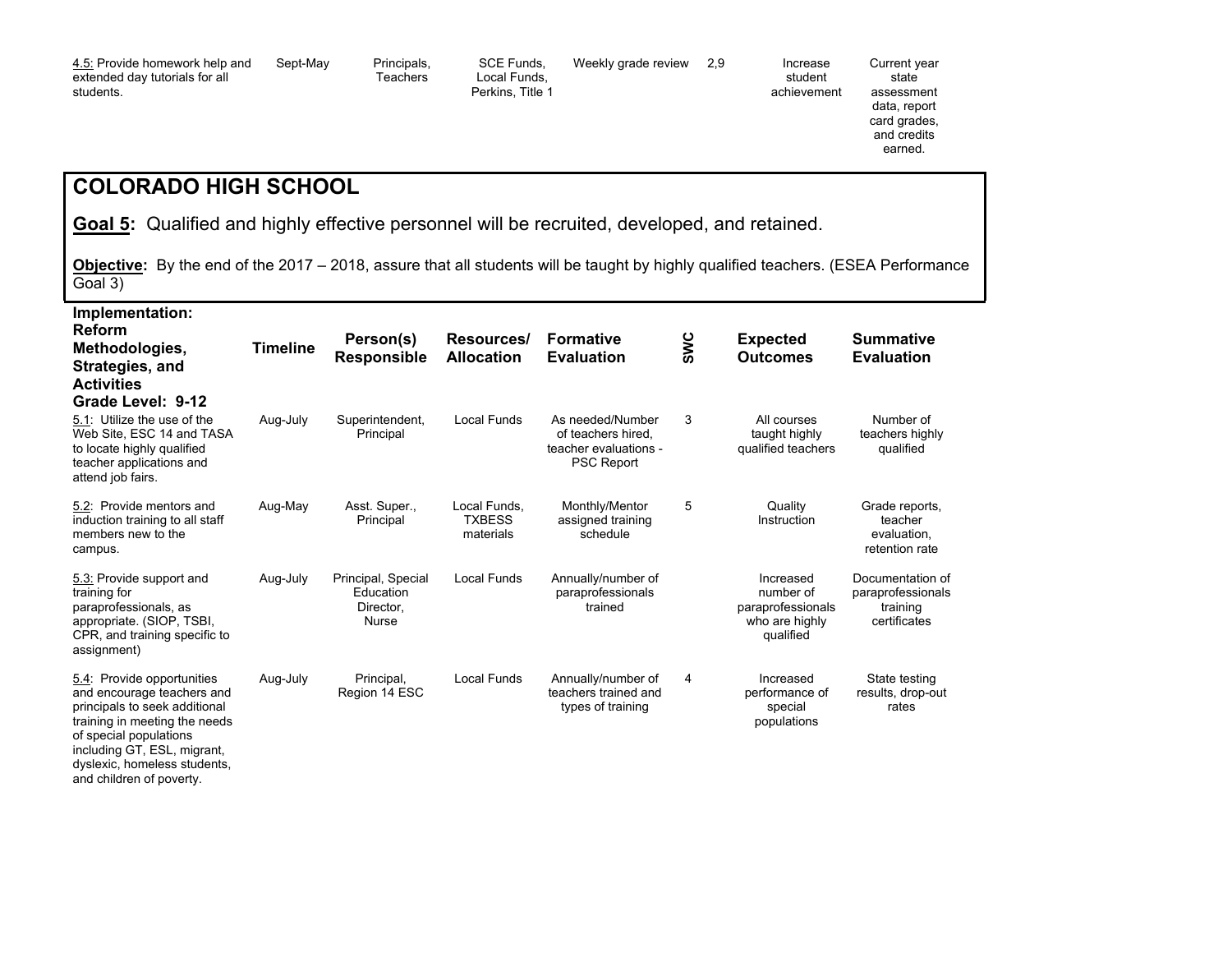**Goal 6:** Students will demonstrate exemplary performance in comparison to national and international standards.

**Objective:** All students will reach high standards, at a minimum attaining proficiency or better in reading/language arts and mathematics, as evidenced by the scores on the state assessments.

| Implementation:<br><b>Reform</b><br>Methodologies,<br>Strategies, and<br><b>Activities</b><br>Grade Level: 9-12                                                                                   | <b>Timeline</b> | Person(s)<br><b>Responsible</b>                           | Resources/<br><b>Allocation</b>              | <b>Formative</b><br><b>Evaluation</b>                                                                                   | SWC | <b>Expected</b><br>Outcomes                                | <b>Summative</b><br><b>Evaluation</b>                                        |
|---------------------------------------------------------------------------------------------------------------------------------------------------------------------------------------------------|-----------------|-----------------------------------------------------------|----------------------------------------------|-------------------------------------------------------------------------------------------------------------------------|-----|------------------------------------------------------------|------------------------------------------------------------------------------|
| 6.1: Study TEKS and EOC<br>quidelines, adjust courses<br>and benchmarks to prepare<br>for testing changes, and<br>provide additional teaching<br>resources as needed.                             | Sept-May        | Principal,<br>Department<br>Heads, Teachers,<br>Counselor | Local Funds,<br>Title 1                      | Each semester                                                                                                           |     | Increased<br>student<br>achievement<br>on state<br>testing | Course and<br>assessments<br>changes,<br>achievement<br>on 2020 EOC<br>exams |
| 6.2: Provide tutorials and/or<br>summer school for any<br>student who is failing, in<br>danger of failing (<75) or who<br>is identified as requiring<br>additional help to master<br>assessments. | Aug-May         | Principal,<br>Teachers                                    | <b>SCE Funds,</b><br>Local Funds.<br>Title 1 | Each grading<br>period/grades,<br>assessments<br>results, tutorial<br>lists, At-Risk lists,<br>schedule of<br>tutorials | 2,9 | Reduction in<br>failures                                   | Grade<br>Reports, EOC<br>results.<br>retention rate                          |
| 6.3: Provide teachers with<br>information and strategies for<br>teaching objectives on EOC<br>and other standardized tests                                                                        | Aug-May         | Principal, Dept.<br>Heads,<br>Region 14 ESC               | Local Staff<br>Development<br>Funds,         | Semester/record<br>of training, student<br>performance on<br>assessments:<br>Each grading<br>period/At-Risk list        | 4   | Increased<br>student<br>achievement                        | Standardized<br>test results,<br>teacher<br>feedback                         |

#### **COLORADO HIGH SCHOOL**

**Goal 7**: School campuses will maintain a safe and disciplined environment conducive to student learning.

Objective: To support comprehensive drug use prevention and violence prevention programs (9-12) that: 1) prevent violence in and around schools 2.) Prevent the illegal use of alcohol, tobacco, and drugs 3.) Involve parents and communities 4.) Coordinate with federal, state, and community efforts to provide safe and drug-free schools and communities.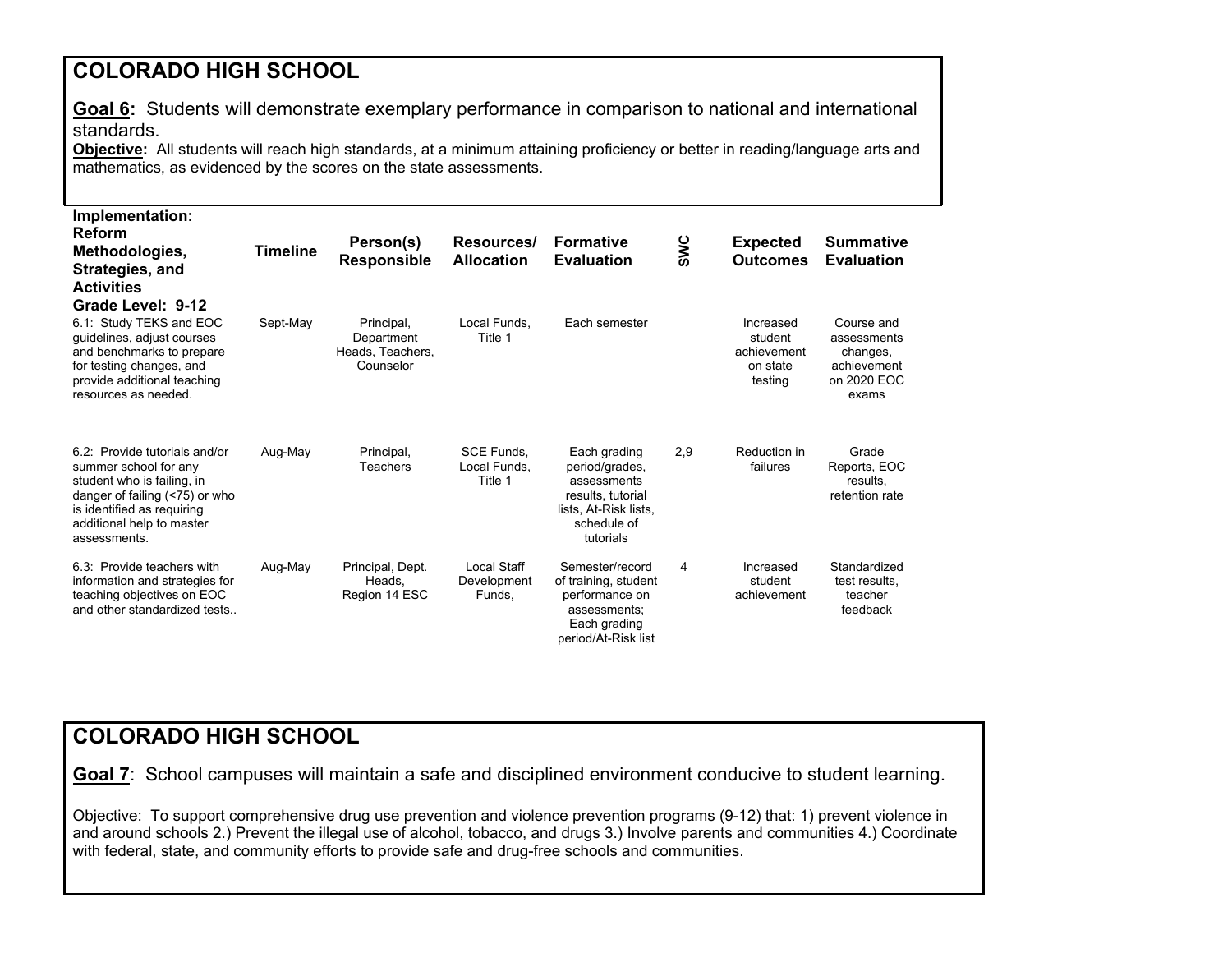| Implementation:<br>Reform<br>Methodologies,<br>Strategies, and<br><b>Activities</b><br>Grade Level: 9-12                                                                                                                      | <b>Timeline</b> | Person(s)<br><b>Responsible</b>                | Resources/<br><b>Allocation</b> | <b>Formative</b><br><b>Evaluation</b>                                              | SWC | <b>Expected</b><br><b>Outcomes</b>                                                                                    | <b>Summative</b><br><b>Evaluation</b>                                |
|-------------------------------------------------------------------------------------------------------------------------------------------------------------------------------------------------------------------------------|-----------------|------------------------------------------------|---------------------------------|------------------------------------------------------------------------------------|-----|-----------------------------------------------------------------------------------------------------------------------|----------------------------------------------------------------------|
| 7.1: Review Student<br>Code of Conduct and<br>revise for continuity,<br>consistency, and legal<br>compliance.                                                                                                                 | Aug-May         | Principal, CIP,<br>Board of<br><b>Trustees</b> | <b>TEA</b>                      | At beginning of<br>each<br>semester/Discipline<br>Student<br>Compliance<br>Reports |     | Clear<br>expectations<br>and reduced<br>behavior<br>problems                                                          | Discipline referrals                                                 |
| 7.2: Continue to<br>implement a positive<br>discipline program,<br>review discipline reports,<br>and develop plan to<br>address identified<br>problems.                                                                       | Aug-May         | Principal,<br>Counselor,<br>Teachers           | Local Funds                     | Quarterly/Record of<br>training, discipline<br>referrals                           |     | Decreased<br>discipline<br>referrals                                                                                  | Discipline referrals,<br>PEIMS discipline<br>report                  |
| 7.3: Review campus<br><b>Emergency Operations</b><br>plan and procedural<br>manual and train staff.                                                                                                                           | Aug-July        | Principal, Nurse,<br>counselor                 | None                            | Each<br>semester/report of<br>times used and<br>principal feedback                 | 4   | Increased<br>safety<br>awareness                                                                                      | Crisis Management<br>Handbook,<br><b>Regulation Manual</b>           |
| 7.4: Train coaches,<br>band directors.<br>maintenance staff,<br>custodians, cafeteria<br>workers, teachers, and<br>administrators in CPR.                                                                                     | Aug-May         | Nurse, Athletic<br>Director                    | Local Funds                     | Quarterly/Class<br>records                                                         | 4   | Improved<br>safety, fewer<br>injuries                                                                                 | Record of incidences,<br>record of CPR<br><b>Certified Employees</b> |
| 7.5: Work with county<br>and local police to<br>ensure a safe<br>environment, educate<br>students to legal and<br>personal consequences<br>of their actions.<br>especially as it relates to<br>drugs, crimes, or<br>violence. | Aug-May         | Principal                                      | Local Funds                     | Record of training,<br>incidences<br>reported, teacher<br>and student<br>feedback  |     | Fewer<br>incidences                                                                                                   | Discipline Referrals,<br>PEIMS discipline<br>report                  |
| 7.6: Provide a safe<br>environment by utilizing<br>drug dogs and<br>monitoring cameras in<br>buses and school.                                                                                                                | Aug-May         | Principal                                      | <b>Local Funds</b>              | Increased safety of<br>school                                                      |     | Increased<br>student health<br>and safety,<br>decreased<br>student<br>incidences of<br>unhealthy or<br>risky behavior | Incidence reports,<br>discipline records                             |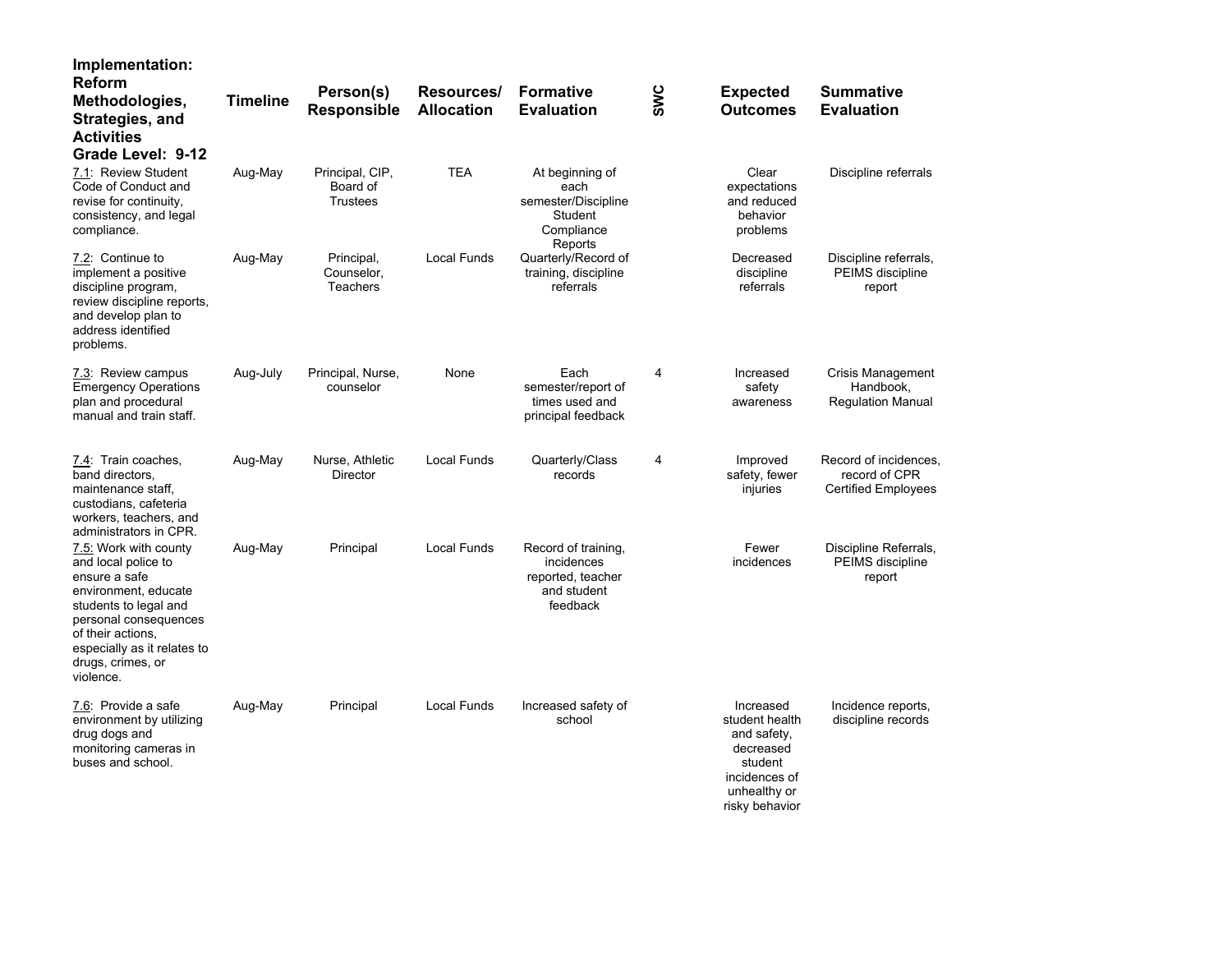| 7.7 Provide DAEP, OCS |  |
|-----------------------|--|
| and Wallace HS as an  |  |
| alternative education |  |
| program.              |  |

Aug-May Principal, campus discipline committee Personnel Budget Each semester/Discipline records

Reduction in behavior problems

Discipline records, records of repeat offenders, PEIMS Data

#### **COLORADO HIGH SCHOOL**

**Goal 8:** Educators will keep abreast of the development of creative and innovative techniques in instruction and administration using those techniques as appropriate to improve student learning.

**Implementation:** 

| <b>Reform</b><br>Methodologies,<br>Strategies, and<br><b>Activities</b><br>Grade Level: 9-<br>12                      | <b>Timeline</b> | Person(s)<br><b>Responsible</b>                                           | Resources/<br><b>Allocation</b>                       | <b>Formative</b><br><b>Evaluation</b>                                                 |   | SWC | <b>Expected</b><br><b>Outcomes</b>  | <b>Summative</b><br><b>Evaluation</b>                                                      |
|-----------------------------------------------------------------------------------------------------------------------|-----------------|---------------------------------------------------------------------------|-------------------------------------------------------|---------------------------------------------------------------------------------------|---|-----|-------------------------------------|--------------------------------------------------------------------------------------------|
| 8.1: Provide training<br>opportunities for staff<br>in all teaching fields<br>and technology.                         | On-going        | Technology<br>Coordinator,<br>Principal                                   | Local Funds.                                          | On-going/staff development<br>records                                                 |   | 4   | Increased<br>student<br>achievement | Grades, test<br>results, PDAS,<br>Department<br>Meetings                                   |
| 8.2: Provide training<br>in gifted/talented,<br>ESL, effective<br>teaching strategies,<br>and technology<br>training. | On-going        | Principal,<br>Special<br>Programs<br>Directors,<br>Technology<br>Director | Staff<br>Development<br><b>Budget</b>                 | Semester/In-service sign-in sheet,<br>Staff development plan, Workshop<br>evaluations |   | 4   | Increased<br>student<br>achievement | Test results,<br>grades,<br>additional staff<br>certifications,<br>workshop<br>evaluations |
| 8.3: Provide<br>paraprofessional<br>training for high<br>school staff.                                                | Aug-Sept.       | Special<br>Programs<br>Directors,<br>Principal                            | Local Funds.<br>Staff<br>Development<br><b>Budget</b> | Yearly/Sign-in sheets, feedback                                                       |   | 4   | Increased<br>student<br>achievement | Aide<br>evaluations,<br>teacher-<br>parent-student<br>feedback                             |
| 8.4: Contract with<br>ESC 14 to supply<br>training for staff as<br>requested by<br>principals/staff.                  | Aug-May         | Superintendent,<br>Principal                                              | Local Funds,<br>Staff<br>Development<br>Budget        | Monthly/ESC XIV billing                                                               | 4 |     | Improved<br>teaching                | Passing rate,<br>lesson plans,<br>standardized<br>test scores.<br><b>PDAS</b>              |
| 8.5: Continue the<br>yearly appraisal<br>system for all<br>teachers on the<br>campus.                                 | Aug-May         | Principal                                                                 | <b>Local Funds</b>                                    | On-going/In-service sign-in<br>sheets, observation and walk-<br>through records       |   |     | Improved<br>instruction             | PDAS scores,<br>student test<br>scores                                                     |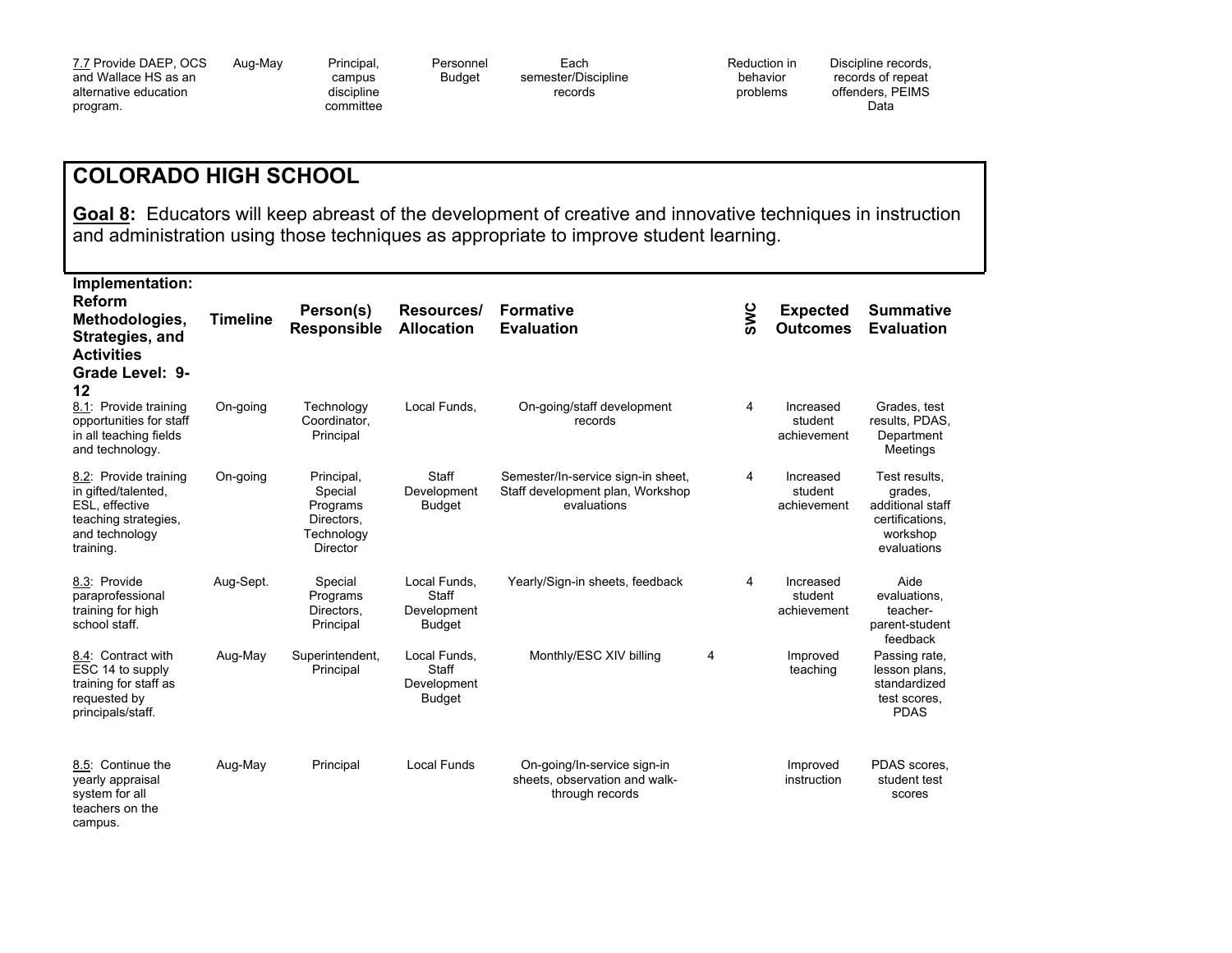8.6: Staff will receive training as appropriate, including training in classroom management, data disaggregation and conflict resolution.

On-going Asst. Superintendent, Principal,

**Heads** 

**Department** Staff Development Budgets

Monthly/Leave request records, certificates of training

4 Improved student achievement Test scores, program review

#### **COLORADO HIGH SCHOOL**

**Goal 9:** Technology will be implemented and used to increase the effectiveness of student learning, instructional management, staff development, and administration.

| <b>Implementation: Reform</b><br>Methodologies, Strategies,<br>and Activities                                                                                                     | Timeline | Person(s)<br><b>Responsible</b>                      | Resources/<br><b>Allocation</b>                                  | <b>Formative</b><br><b>Evaluation</b>                     | SWC | <b>Expected</b><br><b>Outcomes</b>                                                                            | <b>Summative</b><br><b>Evaluation</b>             |
|-----------------------------------------------------------------------------------------------------------------------------------------------------------------------------------|----------|------------------------------------------------------|------------------------------------------------------------------|-----------------------------------------------------------|-----|---------------------------------------------------------------------------------------------------------------|---------------------------------------------------|
| Grade Level: 9-12<br>Technology integration specialist,<br>9.1:<br>through modeling and training, will<br>assist teachers in integrating<br>technology into the curriculum.       | Aug-May  | Technology Director,<br>Principal,<br>Region 14 ESC  | CTE Funds.<br>Title 1, Local                                     | Monthly/TIS reports,<br>lesson plans, teacher<br>feedback | 4   | Increased use of<br>computers in the<br>instructional<br>process,<br>increased<br>motivation, and<br>learning | Teacher and<br>student products                   |
| 9.2: Purchase every student a<br>laptop/Chromebook.                                                                                                                               | Aug-May  | Technology Director,<br><b>Tech Specialists</b>      | Title I Funds,<br>Perkins, Donated<br>Computers, Local<br>Funds, | Yearly/Inventory                                          |     | Improved student<br>achievement.<br>stronger<br>integration of<br>technology,                                 | Test results                                      |
| 9.3: Provide protection in compliance<br>with Children's Internet Protection Act<br>through filtering provided through<br>contracted service with ESC 14 and<br>local monitoring. | On-going | Technology Director,<br>TI Specialists,<br>Principal | Technology, Local                                                | Yearly/ Written Policy/<br>Contract with ESC 14           |     | Safety for<br>students using<br>the internet                                                                  | Records of sites<br>visited/ sites<br>blocked out |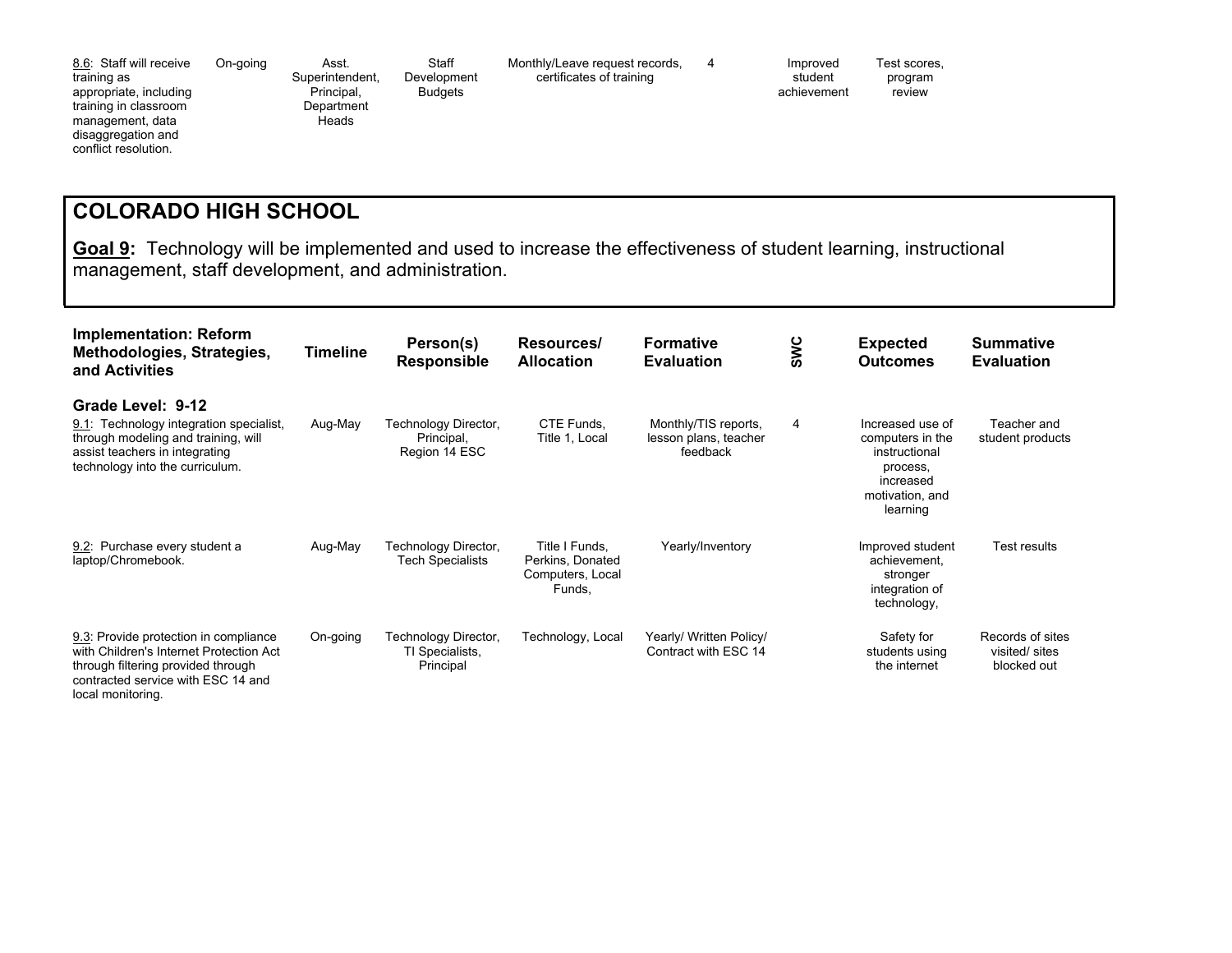**Goal 10:** Campuses will maintain a 95% attendance rate for all students and each student group.

**Objective:** Improve student attendance.

**Objective**: Maintain an attendance rate of at least 95% on the HS campus.

| <b>Implementation: Reform</b><br>Methodologies, Strategies,<br>and Activities                                                                          | <b>Timeline</b> | Person(s)<br><b>Responsible</b>                                | Resources/<br><b>Allocation</b> | <b>Formative</b><br><b>Evaluation</b>                          | SWC            | <b>Expected</b><br><b>Outcomes</b>                                          | <b>Summative</b><br><b>Evaluation</b>                      |
|--------------------------------------------------------------------------------------------------------------------------------------------------------|-----------------|----------------------------------------------------------------|---------------------------------|----------------------------------------------------------------|----------------|-----------------------------------------------------------------------------|------------------------------------------------------------|
| Grade Level: 9-12<br>10.1: Set measurable attendance<br>goals of 95% for the campus and each<br>subgroup and closely monitor<br>absentees and tardies. | Aug-May         | Principal, Campus<br>Improvement<br>Teams, Attendance<br>Clerk | None                            | On-going/Attendance<br>records, monthly board<br>report        |                | Increased<br>attendance rate                                                | District & TEA<br>campus report<br>cards                   |
| 10.2: Actively solicit parent support<br>and promote parent/school<br>communication.                                                                   | Aug-May         | Principal, Counselor,<br><b>Teachers</b>                       | Local Funds                     | Monthly/Record of parent<br>contacts                           | 6              | Increased<br>attendance rate                                                | District AEIS &<br><b>TEA campus</b><br>report cards       |
| 10.3: Work with students and their<br>parents for excessive absences and<br>truancies.                                                                 | Aug-May         | Principal,<br>Attendance clerk                                 | None                            | On-going/Records of<br>actions taken and<br>attendance records | 6              | Increased<br>attendance,<br>decreased drop-<br>out rate                     | AEIS report                                                |
| 10.4: Use Summer School for<br>students with excessive absences to<br>recover credit.                                                                  | Aug-June        | Principal, Counselor                                           | Local Funds                     | Attendance at Saturday<br>Schools/record of<br>absences        |                | Increased<br>number of<br>students<br>meeting the<br>90% rule for<br>credit | Attendance<br>reports,<br>promotion, and<br>credit reports |
| 10.5: Use after school extended<br>program to assist with homework<br>completion, as well as credit recovery.                                          | Aug-May         | Principal, Counselor                                           | Local Funds<br>Title 1          | Attendance and<br>improvement in grades                        | $\overline{2}$ | Higher passing<br>rates                                                     | Attendance<br>reports and<br>credits received              |

#### **COLORADO HIGH SCHOOL**

**Goal 11:** Character and Citizenship Education will continue in grades 9-12 and appropriate programs will be provided for all students demonstrating need in suicide prevention, conflict resolution, violence prevention and/or discipline management.

**Objective:** Decrease discipline referrals to principals or counselors. (See Goal 7) **Objective**: Reduce evidence of disruptive behavior.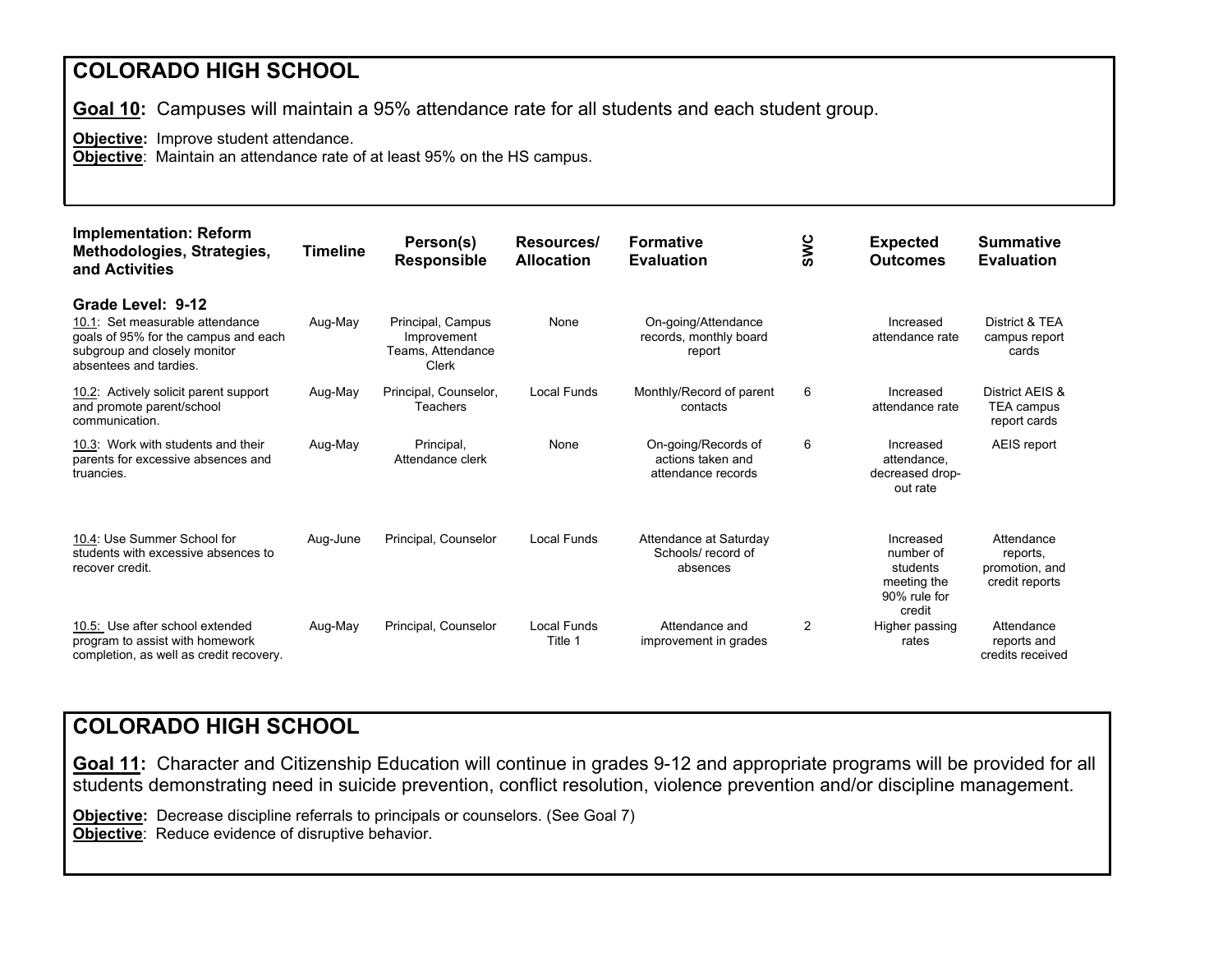| <b>Implementation: Reform</b><br>Methodologies, Strategies,<br>and Activities                                                                                                                | Timeline | Person(s)<br><b>Responsible</b>                             | Resources/<br><b>Allocation</b>                                        | <b>Formative</b><br><b>Evaluation</b>                                                              | SWC | <b>Expected</b><br><b>Outcomes</b>                                                       | <b>Summative</b><br><b>Evaluation</b>                                                              |
|----------------------------------------------------------------------------------------------------------------------------------------------------------------------------------------------|----------|-------------------------------------------------------------|------------------------------------------------------------------------|----------------------------------------------------------------------------------------------------|-----|------------------------------------------------------------------------------------------|----------------------------------------------------------------------------------------------------|
| Grade Level: 9-12<br>11.1: Staff members will receive<br>instruction and/or information in<br>suicide prevention, conflict resolution,<br>violence prevention, and discipline<br>management. | Aug-May  | Principal,<br>Curriculum<br>Coordinator, Nurse<br>Region 14 | Campus Funds,<br>Staff<br>Development<br>Funds, SDFS<br>Funds Title IV | Quarterly/Staff<br>development records.<br>sign-in sheets, LST<br>decisions                        | 4   | Fewer discipline<br>problems, lower<br>incidence.<br>increased<br>student<br>achievement | Yearly discipline<br>report, school<br>climate survey,<br><b>SDFS</b><br>performance<br>evaluation |
| 11.2: Discipline plans will be<br>reviewed by administration and<br>leadership team for effectiveness,<br>legality, and consistency.                                                         | Aug-May  | Department Heads,<br>Principal                              | None                                                                   | Bi-annually/Code of<br><b>Conduct Revisions,</b><br>discipline referrals, school<br>climate survey |     | Improved<br>behavior,<br>increased<br>student<br>responsibility                          | Yearly discipline<br>report                                                                        |
| 11.3 Students will receive information<br>and researched-based training<br>relating to this objective (in<br>appropriate classes).                                                           | Aug-May  | Principal,<br>Counselor,<br>Teachers, Nurse                 | Local Budget                                                           | Each grading<br>period/Lesson plans                                                                |     | Fewer behavior<br>problems                                                               | School climate<br>survey                                                                           |
| 11.4: Staff will actively seek ways to<br>make each student feel valued and<br>successful.                                                                                                   | Aug-May  | All Staff                                                   | Local Budget                                                           | Monthly/Passing rate,<br>discipline and behavior<br>referrals                                      |     | Improved self-<br>esteem,<br>increased<br>achievement                                    | Passing rate,<br>drop-out<br>information,<br>discipline<br>records, school<br>climate survey       |
| 11.5: All efforts will be made to<br>coordinate with local, county and<br>state agencies.                                                                                                    | Aug-May  | Principal,<br>Counselor                                     | Local Budget                                                           | Quarterly/List of contacts,<br>records of combined<br>efforts, meetings and<br>projects            |     | Increased<br>services                                                                    | Incidence<br>reports                                                                               |

**Goal 12:** Age-appropriate career education will be provided to all students.

**Implementation: Reform Methodologies, Strategies, and Activities Timeline Person(s) Responsible Allocation Resources/ Formative Evaluation SWC Expected Outcomes Summative Evaluation**

**Grade Level: 9-12**